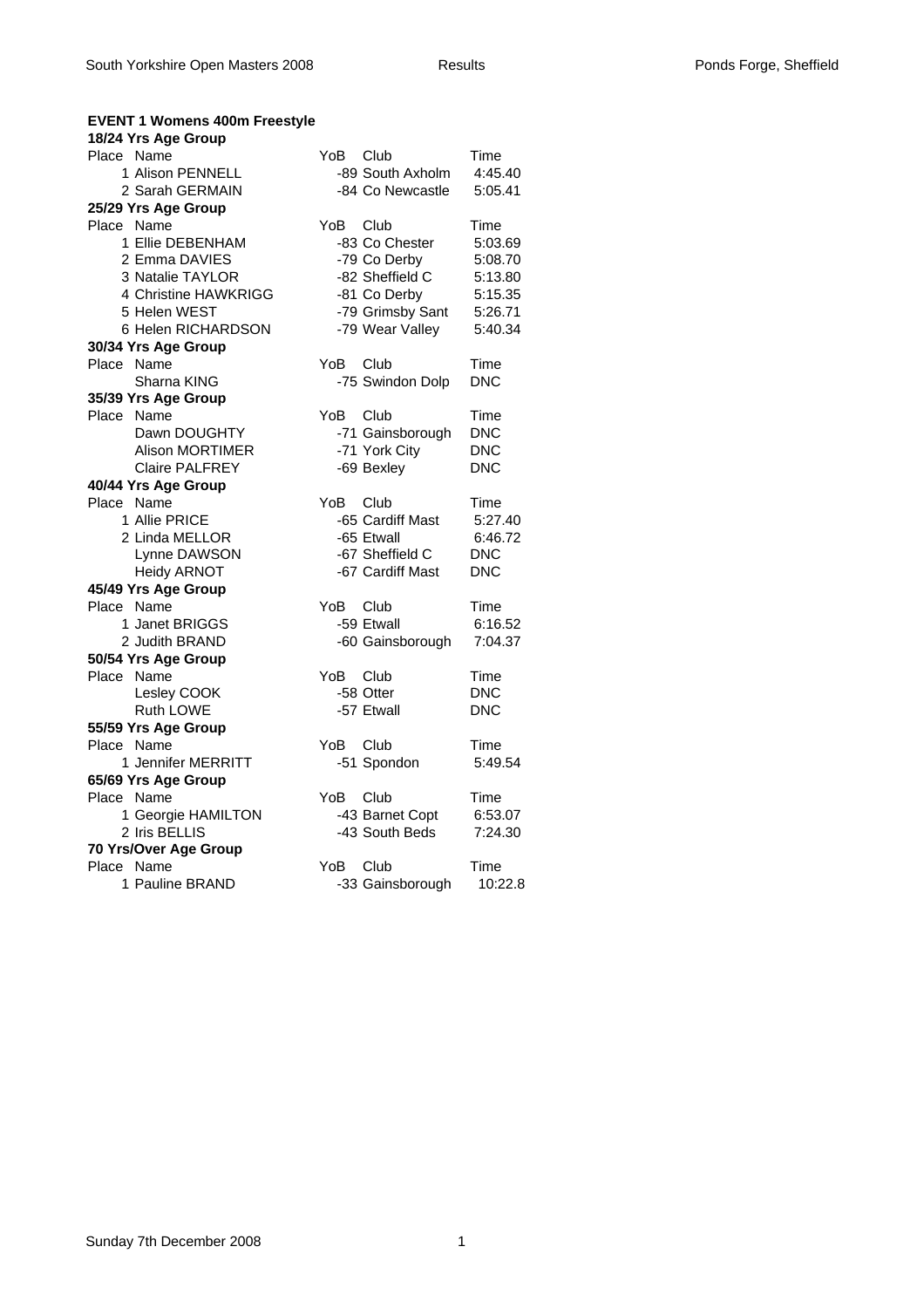### **EVENT 2 Mens Open 400m Freestyle**

| 25/29 Yrs Age Group   |                                |
|-----------------------|--------------------------------|
| Place Name            | YoB.<br>Club<br>Time           |
| 1 Chris MALPASS       | -79 Co Chester<br>4:24.36      |
| 2 Jonathan AUDIS      | -80 Swindon Dolp<br>4:27.32    |
| 3 Nick VALENTINE      | -81 Co Newcastle<br>4:34.80    |
| <b>Martin SMITH</b>   | -82 NorthernWave<br><b>DNC</b> |
| 30/34 Yrs Age Group   |                                |
| Place Name            | YoB.<br>Club<br>Time           |
| 1 Andi MANLEY         | -77 Swindon Dolp<br>4:27.80    |
| 2 Paul ELLIS          | -76 South Axholm<br>4:45.61    |
| 3 Michael VICKERS     | -76 Wear Valley<br>4:47.58     |
| Paul SMITH            | -75 NorthernWave<br><b>DNC</b> |
| 35/39 Yrs Age Group   |                                |
| Place Name            | YoB<br>Club<br>Time            |
| 1 James HODSON        | -70 Co Newcastle<br>4:47.96    |
| 2 Paul INGLE          | -71 Etwall<br>5:44.95          |
| 3 Jason COLDINGLEY    | -72 Arfon Mast<br>6:38.71      |
| <b>Justin PALFREY</b> | <b>DNC</b><br>-71 Bexley       |
| 40/44 Yrs Age Group   |                                |
| Place Name            | YoB<br>Club<br>Time            |
| 1 Andrew GRISTWOOD    | -64 Cleethorpes<br>4:32.83     |
| 2 Andrew CARR         | -66 Cleethorpes<br>4:51.62     |
| 3 Terry LEE           | -64 Wear Valley<br>5:04.64     |
| 4 Jonathan ODDY       | -68 Buxton<br>5:06.55          |
| 5 Matthew JAMES       | -66 Cleethorpes<br>5:20.65     |
| 6 Keith SPENCE        | -66 Co Milton K<br>7:03.10     |
| <b>Stuart HOYLE</b>   | -66 Co Leeds<br><b>DNC</b>     |
| 45/49 Yrs Age Group   |                                |
| Place Name            | YoB<br>Club<br>Time            |
| 1 Mark JONES          | -60 Prescot<br>4:40.05         |
| 2 Kevin PERRETT       | -60 Co Sheffield<br>7:15.69    |
| <b>Graham MARKHAM</b> | -60 Army Swim<br><b>DNC</b>    |
| 50/54 Yrs Age Group   |                                |
| Place Name            | Club<br>YoB<br>Time            |
| 1 Anthony GREENER     | -58 Co Newcastle<br>4:50.11    |
| 2 Kevin DEVINE        | -57 RichmondDale<br>5:48.12    |
| Paul ORMEROD          | -58 Bo Kirklees<br><b>DNC</b>  |
| 60/64 Yrs Age Group   |                                |
| Place Name            | YoB<br>Club<br>Time            |
| 1 Danny ROBERTS       | -48 Co Sheffield<br>6:04.75    |
| 70 Yrs/Over Age Group |                                |
| Place<br>Name         | YoB<br>Club<br>Time            |
| 1 Harry BARROW        | -38 Huddersfield<br>6:30.89    |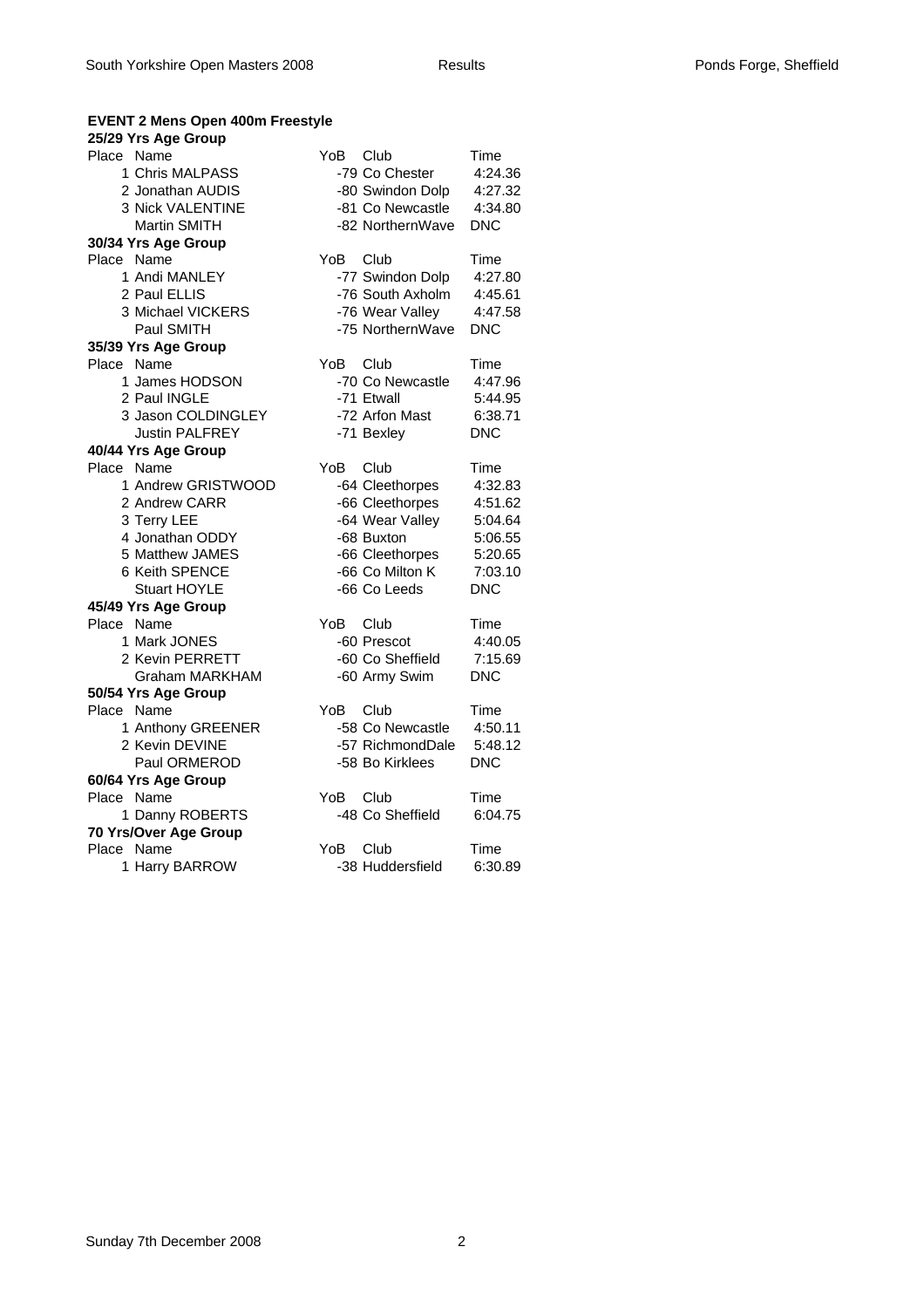#### **EVENT 3 Womens Open 50m Backstroke**

#### **18/24 Yrs Age Group**

| Place Name |                        | YoB  | Club             | Time       |
|------------|------------------------|------|------------------|------------|
|            | 1 Louise WILLIAMS      |      | -89 Halesowen    | 30.70      |
|            | 2 Kate MCCORMACK       |      | -89 UEA Norwich  | 35.63      |
|            | 3 Sarah CLARK          |      | -87 Hull Masters | 37.80      |
|            | 4 Catherine REED       |      | -85 Co Leeds     | 40.11      |
|            | <b>Christine KEANE</b> |      | -86 Halton       | <b>DNC</b> |
|            | Casey LEE              |      | -85 MMU Chesh    | <b>DNC</b> |
|            | 25/29 Yrs Age Group    |      |                  |            |
| Place Name |                        | YoB  | Club             | Time       |
|            | 1 Deborah RUTTER       |      | -80 Hull Masters | 37.49      |
|            | 2 Suze CLARK           |      | -81 Hull Masters | 38.15      |
|            | 30/34 Yrs Age Group    |      |                  |            |
| Place Name |                        | YoB  | Club             | Time       |
|            | 1 Esther ROWE          |      | -74 Hull Masters | 40.35      |
|            | 40/44 Yrs Age Group    |      |                  |            |
| Place Name |                        | YoB. | Club             | Time       |
|            | 1 Allie PRICE          |      | -65 Cardiff Mast | 36.48      |
|            | 2 Sarah BRANDRICK      |      | -68 Co Derby     | 37.32      |
|            | 3 Lynne DAWSON         |      | -67 Sheffield C  | 38.37      |
|            | 4 Lesley ANASTASIOU    |      | -65 UEA Norwich  | 42.99      |
|            | Julie TROTT            |      | -67 Gainsborough | <b>DNC</b> |
|            | <b>Heidy ARNOT</b>     |      | -67 Cardiff Mast | <b>DNC</b> |
|            | 45/49 Yrs Age Group    |      |                  |            |
| Place Name |                        | YoB  | Club             | Time       |
|            | 1 Carolyn IRVINE       |      | -63 Bo Kirklees  | 38.31      |
|            | 2 Lorraine MORLEY      |      | -63 Market Har   | 47.57      |
|            | Julie BENNETT          |      | -62 Co Leeds     | <b>DNC</b> |
|            | 50/54 Yrs Age Group    |      |                  |            |
| Place Name |                        | YoB. | Club             | Time       |
|            | Karen CARNEY           |      | -54 RichmondDale | <b>DNC</b> |
|            | 55/59 Yrs Age Group    |      |                  |            |
| Place Name |                        | YoB  | Club             | Time       |
|            | 1 Jackie HUGHES        |      | -53 Lindum Mink  | 49.91      |
|            | 60/64 Yrs Age Group    |      |                  |            |
| Place Name |                        | YoB. | Club             | Time       |
|            | Nina SAVORY            |      | -45 Boston       | <b>DNC</b> |
|            | 65/69 Yrs Age Group    |      |                  |            |
| Place Name |                        | YoB  | Club             | Time       |
|            | 1 Jackie INGRAM        |      | -43 Heart Of Eng | 1:08.56    |
|            | 70 Yrs/Over Age Group  |      |                  |            |
| Place Name |                        | YoB. | Club             | Time       |
|            | 1 Naomi CROWDER        |      | -36 Co Sheffield | 58.55      |
|            | 2 Pauline BRAND        |      | -33 Gainsborough | 1:16.59    |
|            |                        |      |                  |            |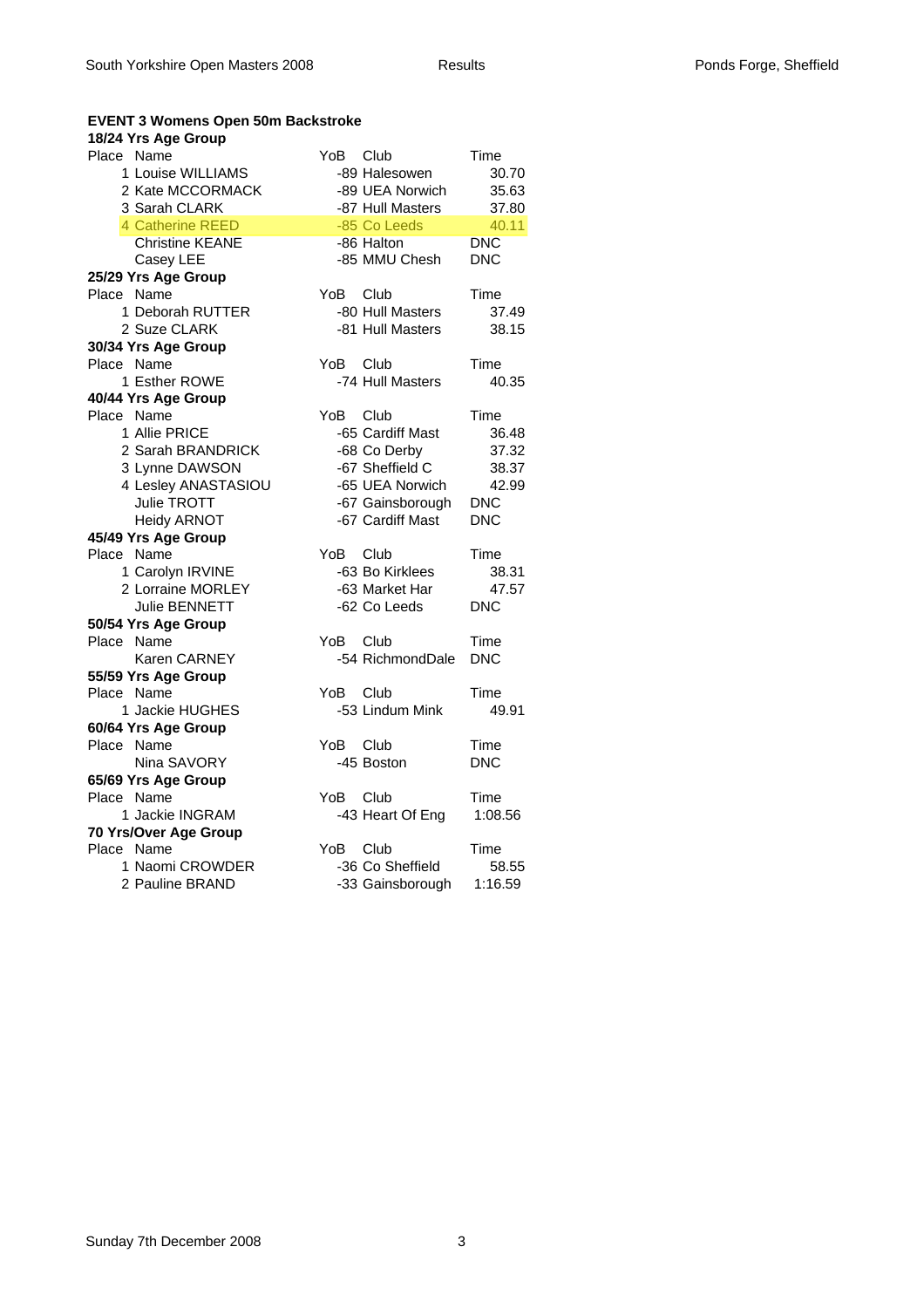| <b>EVENT 4 Mens Open 50m Backstroke</b><br>18/24 Yrs Age Group |      |                   |            |
|----------------------------------------------------------------|------|-------------------|------------|
| Place Name                                                     | YoB. | Club              | Time       |
| 1 Filip MELOUN                                                 |      | -90 Halifax       | 29.92      |
| 2 Michael PATCHETT                                             |      | -90 Gainsborough  | 35.26      |
| 25/29 Yrs Age Group                                            |      |                   |            |
| Place Name                                                     | YoB  | Club              | Time       |
| 1 Jonathan AUDIS                                               |      | -80 Swindon Dolp  | 26.62      |
| 2 Philip PRATT                                                 |      | -81 East Leeds    | 28.34      |
| 3 Neil BARNES                                                  |      | -79 Halton        | 32.09      |
| 4 Andrew ROBERSTSHAW                                           |      | -80 Halifax       | 33.09      |
| 5 Michael FORBES                                               |      | -83 Etwall        | 33.36      |
| 30/34 Yrs Age Group                                            |      |                   |            |
| Place Name                                                     | YoB. | Club              | Time       |
| 1 Andi MANLEY                                                  |      | -77 Swindon Dolp  | 28.89      |
| 2 Dominic JOHNSTON                                             |      | -77 Gates & Whick | 30.18      |
| 3 Paul KEENS                                                   |      | -78 Co Sheffield  | 31.39      |
| 4 Stephen LORMOR                                               |      | -78 Gainsborough  | 35.07      |
| Chris ROLLE                                                    |      | -74 Etwall        | <b>DNC</b> |
| Paul SMITH                                                     |      | -75 NorthernWave  | <b>DNC</b> |
| 35/39 Yrs Age Group                                            |      |                   |            |
| Place Name                                                     | YoB  | Club              | Time       |
| 1 Jonathan HARRIS                                              |      | -69 York City     | 32.27      |
| 2 Clive SMITH                                                  |      | -69 Etwall        | 40.28      |
| Paul BUTLER                                                    |      | -72 Co Sheffield  | <b>DNC</b> |
| <b>Steven HORNER</b>                                           |      | -72 Eston         | <b>DNC</b> |
| 40/44 Yrs Age Group                                            |      |                   |            |
| Place Name                                                     | YoB  | Club              | Time       |
| 1 David HOGG                                                   |      | -64 Glasgow Nmds  | 33.21      |
| 2 Terry LEE                                                    |      | -64 Wear Valley   | 35.23      |
| 3 Oggy EAST                                                    |      | -67 Arfon Mast    | 49.59      |
| <b>James MACDONALD</b>                                         |      | -68 Co Leeds      | DQ-FI      |
| 45/49 Yrs Age Group                                            |      |                   |            |
| Place Name                                                     | YoB  | Club              | Time       |
| 1 Steve ALLEN                                                  |      | -60 Hull Masters  | 31.79      |
| 2 Mark JONES                                                   |      | -60 Prescot       | 35.38      |
| <b>3 Bernard MACKRELL</b>                                      |      | -61 Co Leeds      | 35.94      |
| 4 Arthur APLIN                                                 |      | -63 Co Newcastle  | 36.49      |
| 5 Paul HARRISON                                                |      | -59 RichmondDale  | 43.03      |
| 6 Edwin LACE                                                   |      | -59 NorthernWave  | 43.32      |
| 50/54 Yrs Age Group                                            |      |                   |            |
| Place Name                                                     | YoB  | Club              | Time       |
| 1 Steve WESTON                                                 |      | -55 Leominster    | 33.79      |
| 2 Kevin DEVINE                                                 |      | -57 RichmondDale  | 40.57      |
| 3 Richard WOODALL                                              |      | -55 Etwall        | 43.23      |
| <b>Stephen URWIN</b>                                           |      | -57 Newburn       | <b>DNC</b> |
| 55/59 Yrs Age Group                                            |      |                   |            |
| Place Name                                                     | YoB. | Club              | Time       |
| 1 Michael KEEBLE                                               |      | -51 Gainsborough  | 36.64      |
| 2 Roy CROUCH                                                   |      | -50 York City     | 37.63      |
| 3 David WHYTE                                                  |      | -49 Erith & Dist  | 45.81      |
| <b>Thomas KELLEHER</b>                                         |      | -49 Howe Br'ge M  | <b>DNC</b> |
| 60/64 Yrs Age Group                                            |      |                   |            |
| Place Name                                                     | YoB  | Club              | Time       |
| 1 Carl BUTLER                                                  |      | -44 RichmondDale  | 42.59      |
|                                                                |      |                   |            |
| 2 Phil JOHNSTON                                                |      | -48 Gates & Whick | 47.79      |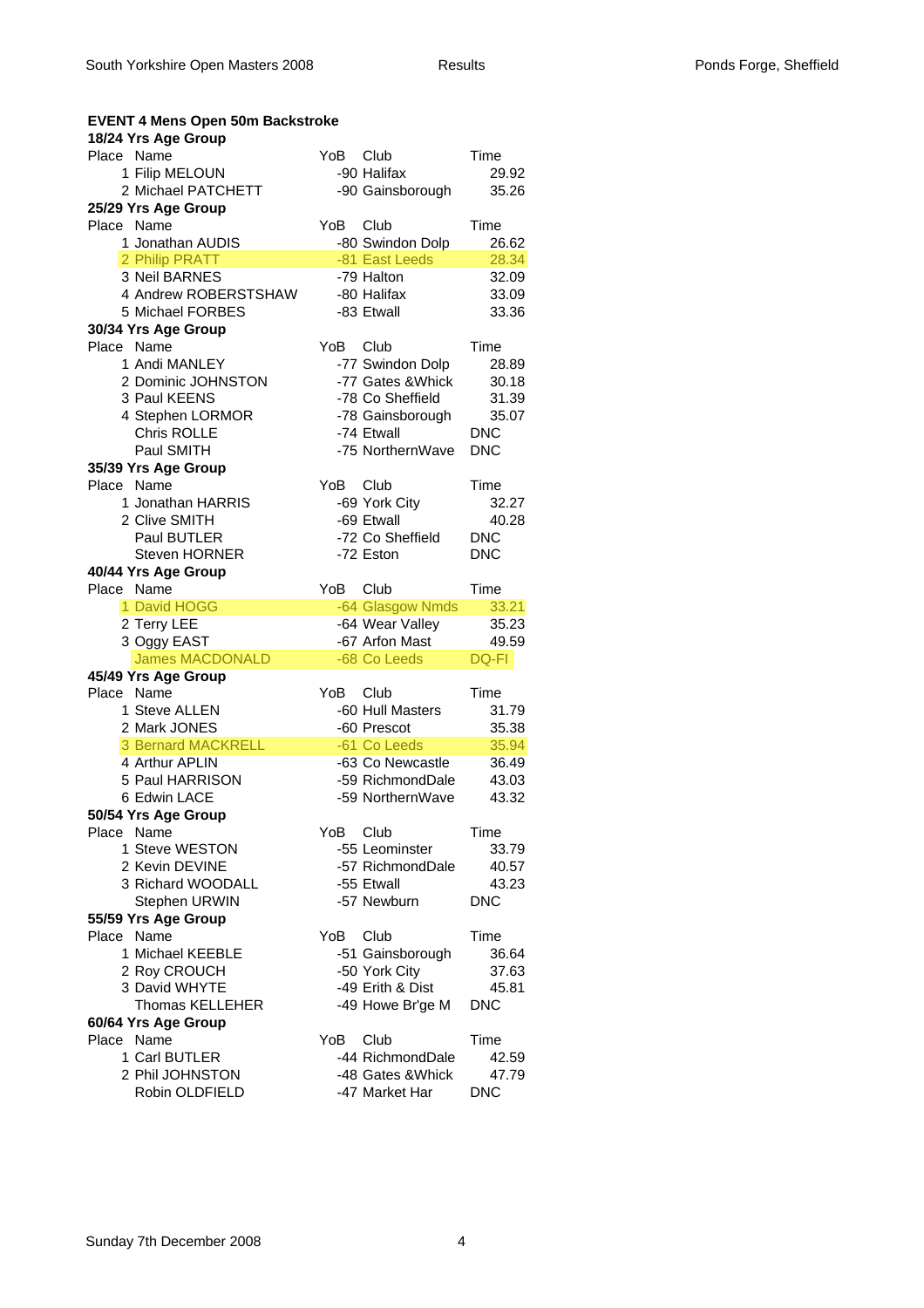| 65/69 Yrs Age Group                                              |                  |            |
|------------------------------------------------------------------|------------------|------------|
| Place Name                                                       | YoB Club         | Time       |
| 1 Keith INGRAM                                                   | -40 Birmingham M | 38.67      |
| 70 Yrs/Over Age Group                                            |                  |            |
| Place Name                                                       | Club<br>YoB.     | Time       |
| 1 Bill MOORE                                                     | -37 Halifax      | 45.09      |
| 2 Dennis HARRISON                                                | -37 Hull Masters | 49.51      |
| <b>EVENT 5 Womens Open 100m Butterfly</b><br>18/24 Yrs Age Group |                  |            |
| Place Name                                                       | YoB.<br>Club     | Time       |
| 1 Louise WILLIAMS                                                | -89 Halesowen    | 1:07.42    |
| 2 Alison PENNELL                                                 | -89 South Axholm | 1:10.37    |
| 3 Louise RICE                                                    | -90 UEA Norwich  | 1:14.91    |
| <b>Christine KEANE</b>                                           | -86 Halton       | <b>DNC</b> |
| Kim JERVIS                                                       | -87 Co Liverpool | <b>DNC</b> |
| 25/29 Yrs Age Group                                              |                  |            |
| Place Name                                                       | YoB<br>Club      | Time       |
| 1 Kirstie DONALDSON                                              | -82 Etwall       | 1:15.86    |
| 35/39 Yrs Age Group                                              |                  |            |
| Place Name                                                       | YoB.<br>Club     | Time       |
| 1 Giovanna BERTOLDI                                              | -70 UEA Norwich  | 1:30.74    |
| 40/44 Yrs Age Group                                              |                  |            |
| Place Name                                                       | YoB.<br>Club     | Time       |
| 1 Jackie BUXTON                                                  | -65 South Axholm | 1:22.76    |
| <b>Heidy ARNOT</b>                                               | -67 Cardiff Mast | <b>DNC</b> |
| 45/49 Yrs Age Group                                              |                  |            |
| Place Name                                                       | YoB<br>Club      | Time       |
| 1 Debbie MATLESS                                                 | -63 UEA Norwich  | 1:20.43    |
| 2 Joanna SMITH                                                   | -63 Market Har   | 1:21.78    |
| 3 Carolyn IRVINE                                                 | -63 Bo Kirklees  | 1:29.71    |
| 4 Janet BRIGGS                                                   | -59 Etwall       | 1:51.73    |
| Ruth CHEEMA                                                      | -62 Market Har   | <b>DNC</b> |
| 50/54 Yrs Age Group                                              |                  |            |
| Place<br>Name                                                    | YoB<br>Club      | Time       |
| Lesley COOK                                                      | -58 Otter        | <b>DNC</b> |
| <b>Christine GILLARD</b>                                         | -56 Newark       | <b>DNC</b> |
| 65/69 Yrs Age Group                                              |                  |            |
| Place Name                                                       | YoB<br>Club      | Time       |
| 1 Georgie HAMILTON                                               | -43 Barnet Copt  | 1:40.51    |
| <b>EVENT 6 Mens Open 100m Butterfly</b>                          |                  |            |
| 18/24 Yrs Age Group                                              |                  |            |
| Place Name                                                       | YoB.<br>Club     | Time       |
| 1 Martin BROOKS                                                  | -85 Stockport Mo | 58.69      |
| 2 Mark TANNER                                                    | -88 Swindon Dolp | 1:01.35    |
| 3 Craig WARD                                                     | -85 Stockport Mo | 1:04.51    |
| 4 Philip WALSH                                                   | -86 Salf Mast SF | 1:05.00    |
| <b>Justin POITRAS-GEORGE</b>                                     | -84 South Hunsle | <b>DNC</b> |
| 25/29 Yrs Age Group                                              |                  |            |
| Place Name                                                       | YoB<br>Club      | Time       |
| 1 Chris MALPASS                                                  | -79 Co Chester   | 1:00.90    |
| 2 Nick VALENTINE                                                 | -81 Co Newcastle | 1:06.34    |
| 30/34 Yrs Age Group                                              |                  |            |
| Place Name                                                       | YoB<br>Club      | Time       |
| 1 Andi MANLEY                                                    | -77 Swindon Dolp | 59.49      |
| 2 John DRAKE                                                     | -74 Swindon Dolp | 1:00.33    |
| 3 Rob LILLEY                                                     | -76 East Leeds   | 1:07.40    |
| Jason COOK                                                       | -78 Torfaen      | <b>DNC</b> |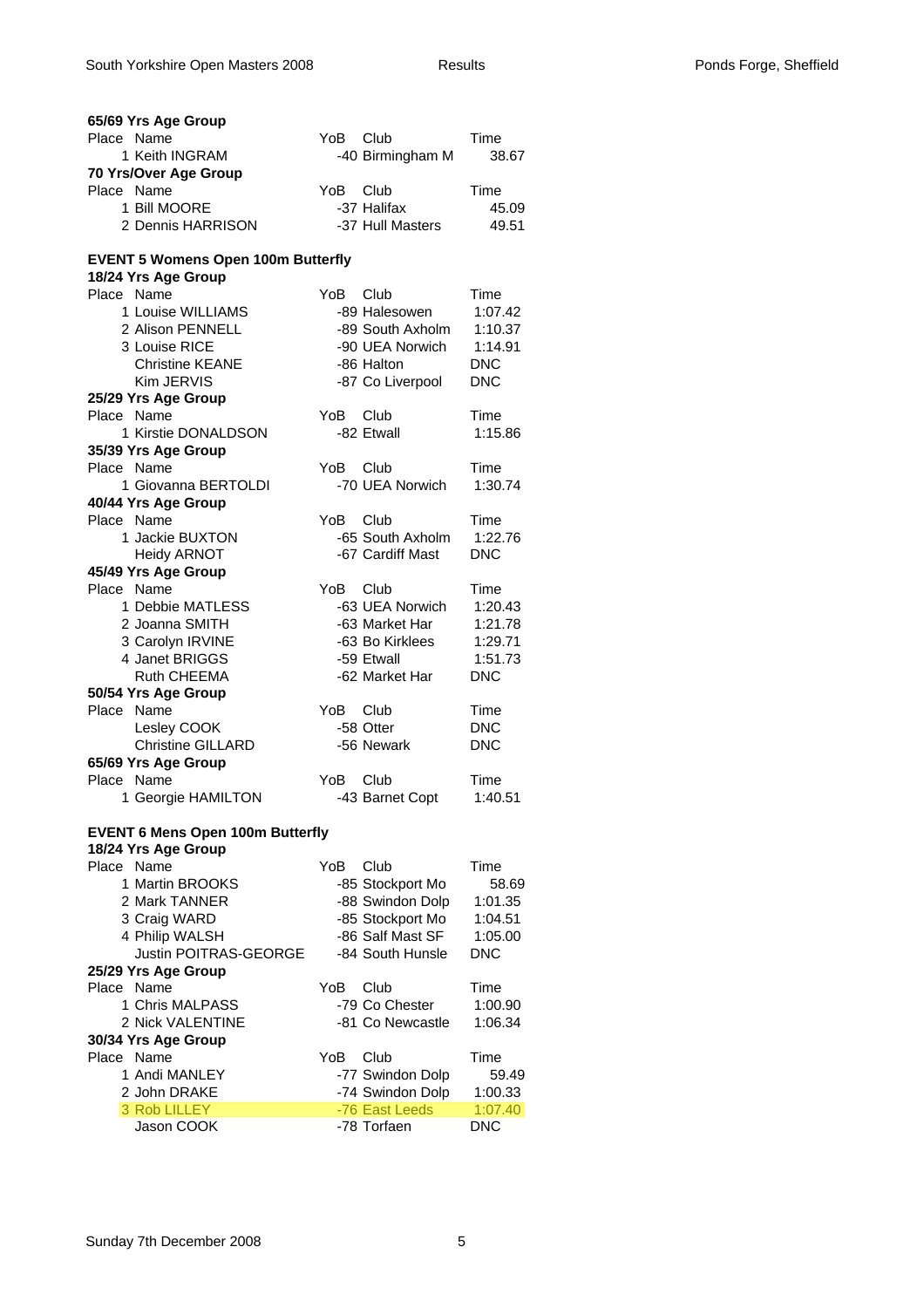| 35/39 Yrs Age Group |     |                  |            |
|---------------------|-----|------------------|------------|
| Place Name          | YoB | Club             | Time       |
| 1 Chris WEBSTER     |     | -72 Gainsborough | 1:11.01    |
| 2 Steve LANGFORD    |     | -69 Birmingham M | 1:11.15    |
| 3 Jason COLDINGLEY  |     | -72 Arfon Mast   | 1:31.44    |
| 40/44 Yrs Age Group |     |                  |            |
| Place Name          | YoB | Club             | Time       |
| 1 Mark JOHNSON      |     | -68 Grimsby Sant | 1:07.95    |
| 2 Simon LATHAM      |     | -67 South Axholm | 1:08.32    |
| 3 Jonathan ODDY     |     | -68 Buxton       | 1:09.99    |
| 45/49 Yrs Age Group |     |                  |            |
| Place Name          | YoB | Club             | Time       |
| 1 Mark JONES        |     | -60 Prescot      | 1:14.82    |
| 50/54 Yrs Age Group |     |                  |            |
| Place Name          | YoB | Club             | Time       |
| Paul ORMEROD        |     | -58 Bo Kirklees  | <b>DNC</b> |
| Jim HUNT            |     | -58 Birmingham M | DQ-ST      |

## **EVENT 8 Mens 4x25 Medley Team 100+**

| Place Name               | A.G | Club              | Time    |
|--------------------------|-----|-------------------|---------|
| 1 East Leeds             |     | <b>East Leeds</b> | 54.24   |
| 2 City of Leeds          |     | Co Leeds          | 54.84   |
| 3 City of Sheffield Swim |     | Co Sheffield      | 55.84   |
| 4 York City Baths Club   |     | Op/n York City    | 57.05   |
| 5 Gainsborough           |     | Op/n Gainsborough | 1:01.48 |

#### **EVENT 9 Womens 4x25 Medley Team 160+**

| Place Name            | A.G | Club               | Time    |
|-----------------------|-----|--------------------|---------|
| 1 UEA City of Norwich |     | <b>UEA Norwich</b> | 1:08.62 |
| 2 Sheffield City      |     | Sheffield C        | 1:12.26 |
| 3 Gainsborough        |     | Gainsborough       | 1:35.16 |

# **EVENT 10 Mens 4x25 Medley Team 160+**

| Place Name           | A.G Club |              | Time    |
|----------------------|----------|--------------|---------|
| 1 Gainsborough       |          | Gainsborough | 1:02.56 |
| 2 Richmond Dales ASC |          | RichmondDale | 1:07.42 |
| 3 City of Leeds      |          | Co Leeds     | 1:08.54 |

#### **EVENT 11 Womens Open 50m Breaststroke**

#### **18/24 Yrs Age Group**

| Place Name |                      | YoB | Club             | Time       |
|------------|----------------------|-----|------------------|------------|
|            | 1 Sarah GERMAIN      |     | -84 Co Newcastle | 38.52      |
|            | 2 Alice LAWRENSON    |     | -89 York City    | 39.21      |
|            | Casey LEE            |     | -85 MMU Chesh    | <b>DNC</b> |
|            | 25/29 Yrs Age Group  |     |                  |            |
| Place Name |                      | YoB | Club             | Time       |
|            | 1 Christine HAWKRIGG |     | -81 Co Derby     | 36.53      |
|            | 2 Kirstie DONALDSON  |     | -82 Etwall       | 37.97      |
|            | 3 Suze CLARK         |     | -81 Hull Masters | 40.20      |
|            | 4 Emma DAVIES        |     | -79 Co Derby     | 41.14      |
|            | 5 Helen RICHARDSON   |     | -79 Wear Valley  | 45.79      |
|            | 30/34 Yrs Age Group  |     |                  |            |
| Place Name |                      | YoB | Club             | Time       |
|            | 1 Lisa STANSBIE      |     | -74 Etwall       | 43.10      |
|            | 2 Esther ROWE        |     | -74 Hull Masters | 43.12      |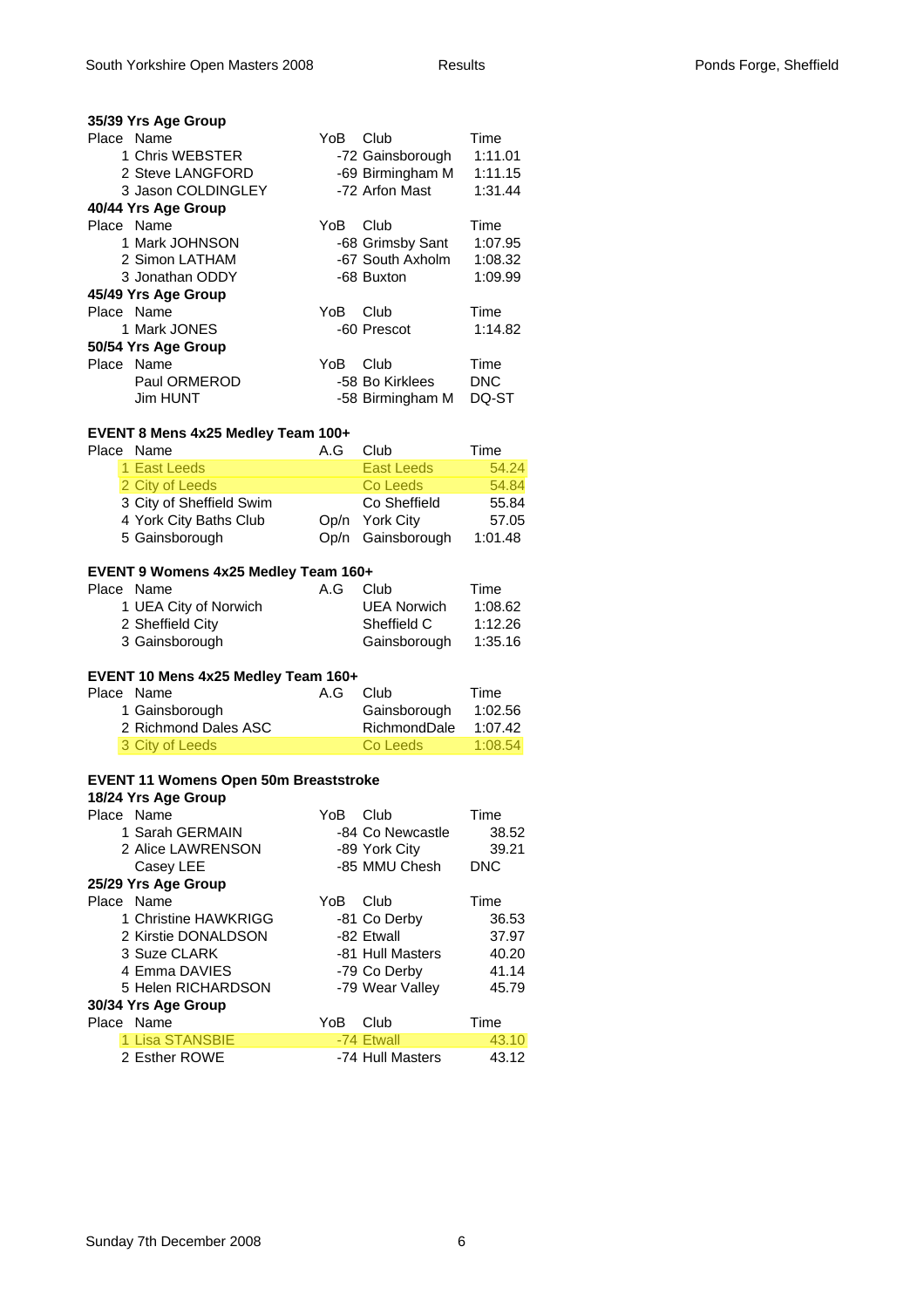| 35/39 Yrs Age Group                                               |          |                                      |                     |
|-------------------------------------------------------------------|----------|--------------------------------------|---------------------|
| Place Name                                                        | YoB Club |                                      | Time                |
| 1 Sharon LOCK                                                     |          | -69 Melton M'bry                     | 37.19               |
| 2 Jo JOHNSON                                                      |          | -70 UEA Norwich                      | 39.50               |
| 3 Jacqui GRAHAM                                                   |          | -72 Etwall                           | 41.22               |
| 40/44 Yrs Age Group                                               |          |                                      |                     |
| Place Name                                                        | YoB      | Club                                 | Time                |
| 1 Jackie BUXTON                                                   |          | -65 South Axholm                     | 40.12               |
| 2 Allie PRICE                                                     |          | -65 Cardiff Mast                     | 41.07               |
| 3 Lynne DAWSON                                                    |          | -67 Sheffield C                      | 42.16               |
| 4 Anne SNOWDON                                                    |          | -65 Sheffield C                      | 44.01               |
| Louise MORRIS                                                     |          | -68 Middlesboro                      | <b>DNC</b>          |
| 45/49 Yrs Age Group                                               |          |                                      |                     |
| Name<br>Place                                                     | YoB      | Club                                 | Time                |
| 1 Carolyn RILEY                                                   |          | -61 Cleethorpes                      | 40.21               |
| 2 Lorraine MORLEY                                                 |          | -63 Market Har                       | 47.15               |
| 3 Jane MUGGLETON                                                  |          | -61 Sheffield C                      | 47.34               |
| Ann HENDERSON                                                     |          | -61 Aquabears                        | <b>DNC</b>          |
| Ruth CHEEMA                                                       |          | -62 Market Har                       | <b>DNC</b>          |
| 50/54 Yrs Age Group                                               |          |                                      |                     |
| Place Name                                                        | YoB      | Club<br>-54 Bo Kirklees              | Time                |
| 1 Sally SHIELDS                                                   |          |                                      | 40.41               |
| 2 Sally MACALISTER<br>Ruth LOWE                                   |          | -58 Aireborough<br>-57 Etwall        | 52.66<br><b>DNC</b> |
| 55/59 Yrs Age Group                                               |          |                                      |                     |
| Place Name                                                        | YoB.     | Club                                 | Time                |
| 1 Jennifer MERRITT                                                |          | -51 Spondon                          | 40.54               |
| 2 Jackie HUGHES                                                   |          | -53 Lindum Mink                      | 45.72               |
| Diana KAYE                                                        |          | -53 Bo Kirklees                      | DQ-ST               |
|                                                                   |          |                                      |                     |
|                                                                   |          |                                      |                     |
| 60/64 Yrs Age Group                                               |          |                                      |                     |
| Place Name                                                        | YoB.     | <b>Club</b>                          | Time                |
| Nina SAVORY                                                       |          | -45 Boston                           | <b>DNC</b>          |
| 70 Yrs/Over Age Group                                             |          |                                      |                     |
| Place Name                                                        | YoB      | Club                                 | Time                |
| 1 Naomi CROWDER                                                   |          | -36 Co Sheffield                     | 1:08.02             |
| 2 Pauline BRAND                                                   |          | -33 Gainsborough<br>-38 Macclesf'ldM | 1:21.13             |
| <b>Jenny MARTIN</b>                                               |          |                                      | <b>DNC</b>          |
|                                                                   |          |                                      |                     |
| <b>EVENT 12 Mens Open 50m Breaststroke</b><br>18/24 Yrs Age Group |          |                                      |                     |
| Place<br>Name                                                     | YoB      | Club                                 | Time                |
| 1 Paul GRAY                                                       |          | -86 Stockton                         | 35.39               |
| Greg GEORGE                                                       |          | -87 MMU Chesh                        | <b>DNC</b>          |
| Josh JONES                                                        |          | -89 Gainsborough                     | DQ-ST               |
| 25/29 Yrs Age Group                                               |          |                                      |                     |
| Place Name                                                        | YoB.     | Club                                 | Time                |
| 1 John MAJOR                                                      |          | -79 South Hunsle                     | 33.31               |
| 2 Andrew ROBERSTSHAW                                              |          | -80 Halifax                          | 33.55               |
| 3 Robert CROFTS                                                   |          | -83 South Axholm                     | 36.67               |
| <b>Martin SMITH</b>                                               |          | -82 NorthernWave                     | <b>DNC</b>          |
| 30/34 Yrs Age Group                                               |          |                                      |                     |
| Place Name                                                        | YoB      | Club                                 | Time                |
| 1 Marc BEST                                                       |          | -78 Stockton                         | 31.86               |
| 2 Tim GLEESON                                                     |          | -74 Co Sheffield                     | 33.83               |
| <b>3 Samuel PARKES</b>                                            |          | -76 East Leeds                       | 34.36               |
| 4 Jonathan LEECH                                                  |          | -76 Co Sheffield                     | 35.00               |
| 5 Paul WAINWRIGHT                                                 |          | -78 York City                        | 35.22               |
| <b>6 Rob LILLEY</b><br>Paul KEENS                                 |          | -76 East Leeds<br>-78 Co Sheffield   | 35.76<br><b>DNC</b> |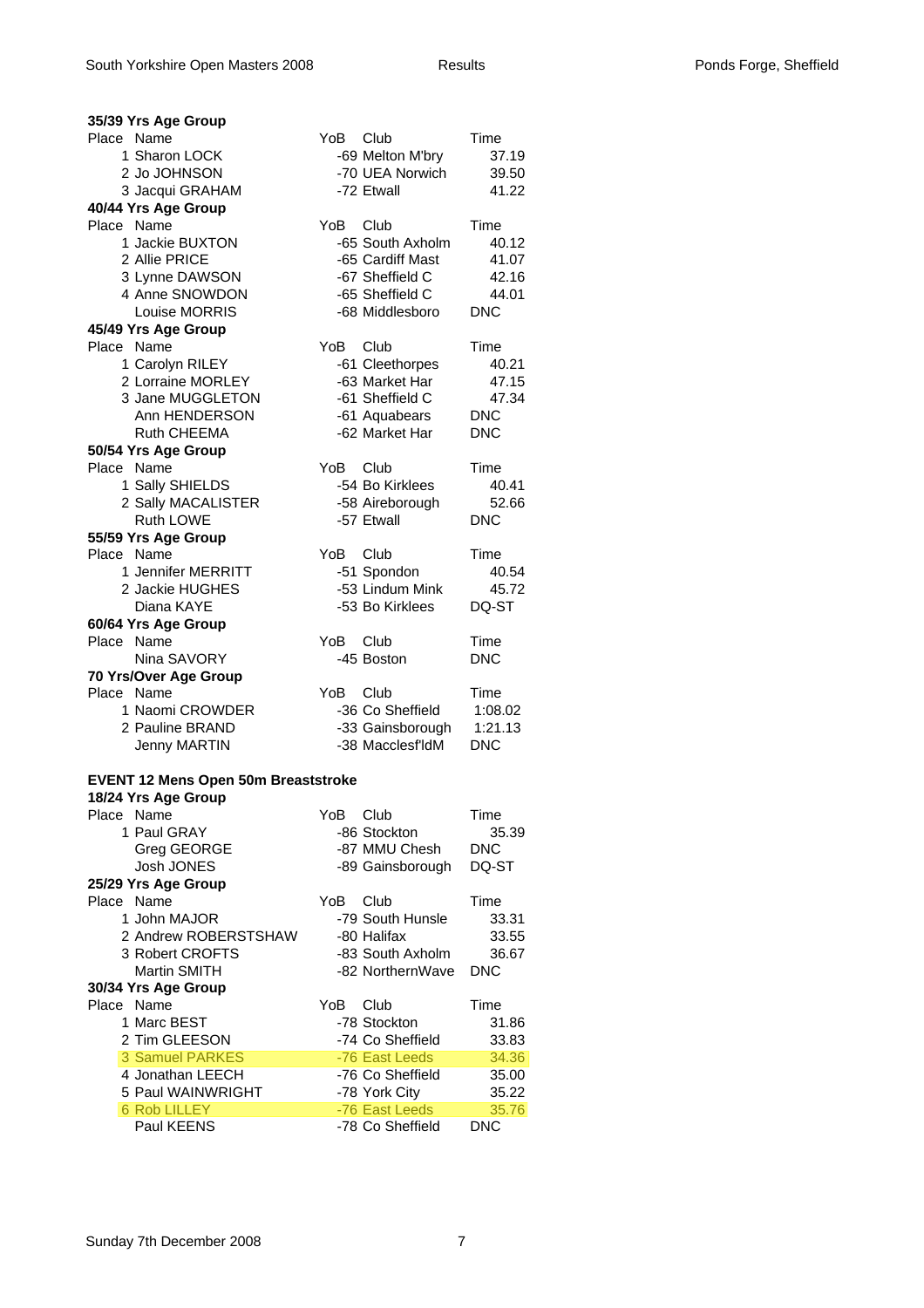|            | 35/39 Yrs Age Group            |      |                   |            |
|------------|--------------------------------|------|-------------------|------------|
| Place      | Name                           | YoB  | Club              | Time       |
|            | 1 Glenn WARWICK                |      | -72 Middlesboro   | 30.58      |
|            | 2 Paul BUTLER                  |      | -72 Co Sheffield  | 32.61      |
|            | 3 James HODSON                 |      | -70 Co Newcastle  | 34.22      |
|            | 4 Clive SMITH                  |      | -69 Etwall        | 38.46      |
|            | 5 Stephen PRINCE               |      | -72 Etwall        | 39.07      |
|            | 6 Iain BLOOMFIELD              |      | -71 RichmondDale  | 44.61      |
|            | <b>Steve MORRIS</b>            |      | -72 Gainsborough  | <b>DNC</b> |
|            | Steven HORNER                  |      | -72 Eston         | <b>DNC</b> |
|            | 40/44 Yrs Age Group            |      |                   |            |
| Place Name |                                | YoB. | Club              | Time       |
|            | 1 Anthony CLARK                |      | -65 Swindon Dolp  | 33.57      |
|            | 2 Andrew CARR                  |      | -66 Cleethorpes   | 33.67      |
|            | 3 Garry VICKERS                |      | -68 Etwall        | 33.81      |
|            | 4 Ian HARRIS                   |      | -66 Co Leeds      | 34.01      |
|            | 5 David MASSEY                 |      | -67 Stalybridge   | 36.24      |
|            | 6 Mark JOHNSON                 |      | -68 Grimsby Sant  | 36.74      |
|            | 7 Jonathan ODDY                |      | -68 Buxton        | 37.92      |
|            | 8 Iain ROSS                    |      | -66 Co Newcastle  | 38.58      |
|            |                                |      | -64 Wear Valley   | 39.38      |
|            | 9 Terry LEE<br>10 Keith SPENCE |      | -66 Co Milton K   |            |
|            |                                |      | -67 Arfon Mast    | 40.70      |
|            | 11 Oggy EAST                   |      |                   | 47.35      |
|            | Peter JACKSON                  |      | -66 Co Leeds      | <b>DNC</b> |
|            | Mark PRESTON                   |      | -67 Burnley BOBC  | <b>DNC</b> |
|            | 45/49 Yrs Age Group            |      |                   |            |
| Place Name |                                | YoB  | Club              | Time       |
|            | 1 Rob LUCAS                    |      | -61 Hull Masters  | 35.52      |
|            | 2 Kevan BROWN                  |      | -60 Bo Kirklees   | 35.62      |
|            | 3 Mark JONES                   |      | -60 Prescot       | 38.12      |
|            | 4 Paul HARRISON                |      | -59 RichmondDale  | 38.87      |
|            | 5 Arthur APLIN                 |      | -63 Co Newcastle  | 40.29      |
|            | 50/54 Yrs Age Group            |      |                   |            |
| Place Name |                                | YoB  | Club              | Time       |
|            | 1 Robert STEEL                 |      | -57 Nottingham    | 36.54      |
|            | 2 Jim HUNT                     |      | -58 Birmingham M  | 39.10      |
|            | Stephen URWIN                  |      | -57 Newburn       | <b>DNC</b> |
|            | <b>Richard WOODALL</b>         |      | -55 Etwall        | DQ-ST      |
|            | 55/59 Yrs Age Group            |      |                   |            |
| Place Name |                                | YoB  | Club              | Time       |
|            | 1 Godfrey GREEN                |      | -49 Gainsborough  | 40.51      |
|            | 2 Tom OLDFIELD                 |      | -51 Co Sheffield  | 45.42      |
|            | <b>Thomas KELLEHER</b>         |      | -49 Howe Br'ge M  | DQ-ST      |
|            | 60/64 Yrs Age Group            |      |                   |            |
| Place Name |                                | YoB  | Club              | Time       |
|            | 1 Phil JOHNSTON                |      | -48 Gates & Whick | 55.67      |
|            | <b>Christopher TRUEMAN</b>     |      | -47 UEA Norwich   | DQ-ST      |
|            | 65/69 Yrs Age Group            |      |                   |            |
| Place Name |                                | YoB  | Club              | Time       |
|            | 1 Keith INGRAM                 |      | -40 Birmingham M  | 39.35      |
|            | 70 Yrs/Over Age Group          |      |                   |            |
| Place Name |                                | YoB  | Club              | Time       |
|            | 1 Bill MOORE                   |      | -37 Halifax       | 41.27      |
|            | Colin KNOWLES                  |      | -34 Cardiff Mast  | <b>DNC</b> |
|            |                                |      |                   |            |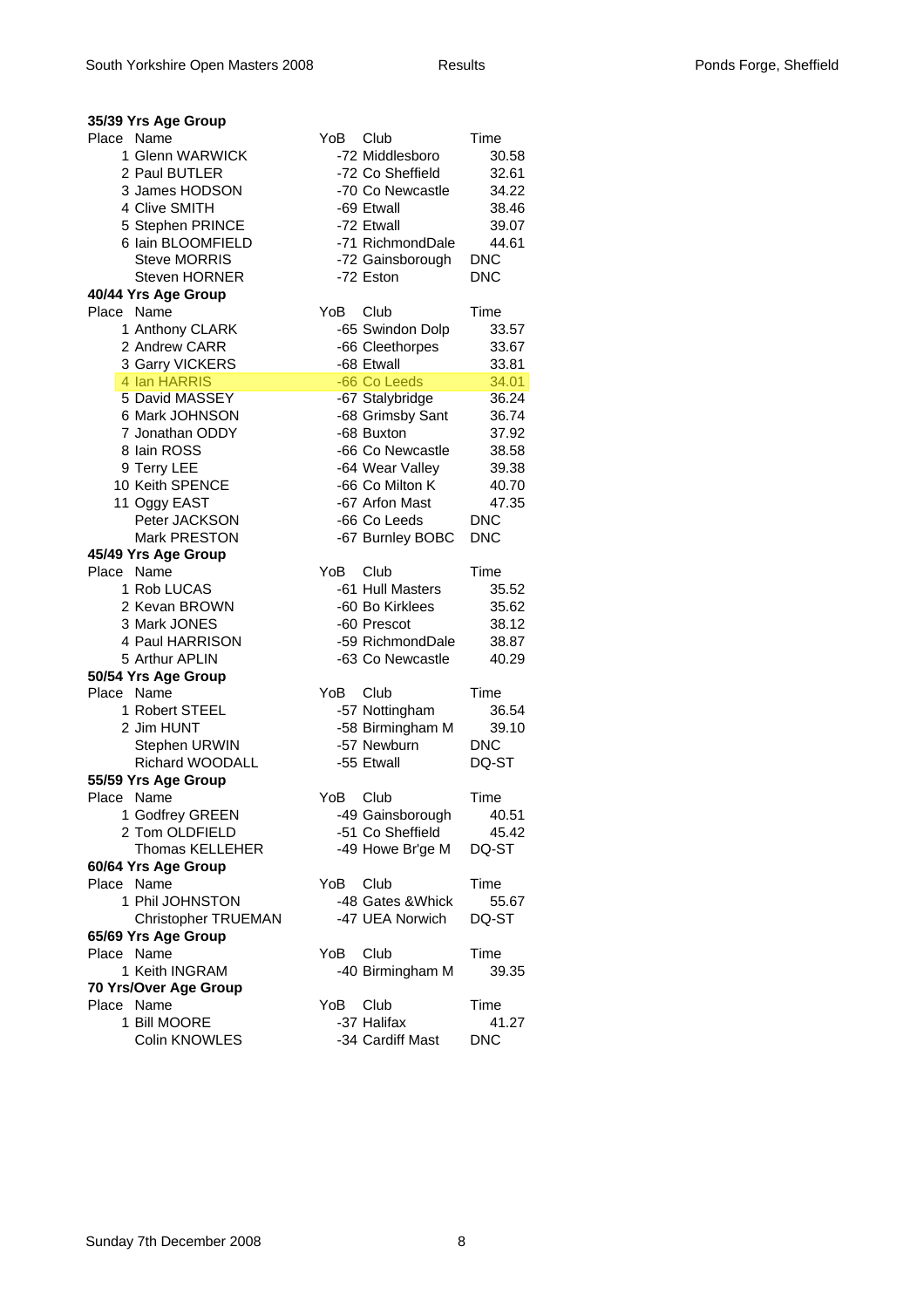### **EVENT 13 Womens Open 200m Freestyle**

### **18/24 Yrs Age Group**

| Place Name                               | YoB  | Club             | Time       |
|------------------------------------------|------|------------------|------------|
| 1 Alison PENNELL                         |      | -89 South Axholm | 2:11.08    |
| 2 Loren ALLEN                            |      | -86 UEA Norwich  | 2:19.02    |
| 3 Gemma ALLEN                            |      | -88 UEA Norwich  | 2:31.17    |
| 4 Catriona GRIME                         |      | -86 Wear Valley  | 2:32.48    |
| <b>Christine KEANE</b>                   |      | -86 Halton       | <b>DNC</b> |
| Sarah DICKINSON                          |      | -88 MMU Chesh    | <b>DNC</b> |
| 25/29 Yrs Age Group                      |      |                  |            |
| Place<br>Name                            | YoB  | Club             | Time       |
| 1 Ellie DEBENHAM                         |      | -83 Co Chester   | 2:26.43    |
|                                          |      | -79 Co Derby     |            |
| 2 Emma DAVIES<br><b>Claire HAYES</b>     |      |                  | 2:26.77    |
|                                          |      | -80 Swindon Dolp | <b>DNC</b> |
| 30/34 Yrs Age Group                      |      |                  |            |
| Place Name                               | YoB. | Club             | Time       |
| Sharna KING                              |      | -75 Swindon Dolp | <b>DNC</b> |
| 35/39 Yrs Age Group                      |      |                  |            |
| Place Name                               | YoB. | Club             | Time       |
| 1 Sarah GILMAN                           |      | -72 Etwall       | 2:39.21    |
| Dawn DOUGHTY                             |      | -71 Gainsborough | <b>DNC</b> |
| <b>Claire PALFREY</b>                    |      | -69 Bexley       | <b>DNC</b> |
| <b>Alison MORTIMER</b>                   |      | -71 York City    | <b>DNC</b> |
| 40/44 Yrs Age Group                      |      |                  |            |
| Place Name                               | YoB  | Club             | Time       |
| 1 Diane CLARKE                           |      | -64 Marple       | 3:10.72    |
| 45/49 Yrs Age Group                      |      |                  |            |
| Place Name                               | YoB  | Club             | Time       |
| 1 Carolyn RILEY                          |      | -61 Cleethorpes  | 2:37.21    |
| 2 Jenny MAYNE                            |      | -60 UEA Norwich  | 2:51.61    |
| 3 Judith BRAND                           |      | -60 Gainsborough | 3:17.19    |
| Ann HENDERSON                            |      | -61 Aquabears    | <b>DNC</b> |
| 50/54 Yrs Age Group                      |      |                  |            |
| Place Name                               | YoB. | – Club           | Time       |
| Lesley COOK                              |      | -58 Otter        | <b>DNC</b> |
| Christine GILLARD                        |      | -56 Newark       | <b>DNC</b> |
| 65/69 Yrs Age Group                      |      |                  |            |
| Place Name                               | YoB  | Club             | Time       |
| 1 Georgie HAMILTON                       |      | -43 Barnet Copt  | 3:16.17    |
| 2 Iris BELLIS                            |      | -43 South Beds   | 3:35.74    |
|                                          |      |                  |            |
| <b>EVENT 14 Mens Open 200m Freestyle</b> |      |                  |            |
| 18/24 Yrs Age Group                      |      |                  |            |
| Place Name                               | YoB. | Club             | Time       |
| 1 Philip WALSH                           |      | -86 Salf Mast SF | 2:13.22    |
| 2 Craig WARD                             |      | -85 Stockport Mo | 2:19.30    |
| 25/29 Yrs Age Group                      |      |                  |            |
| Place Name                               | YoB  | Club             | Time       |
| 1 Chris MALPASS                          |      | -79 Co Chester   | 2:04.63    |
|                                          |      |                  |            |

2 Peter SMITH -80 Co Leeds 2:07.74 3 Nick VALENTINE -81 Co Newcastle 2:08.45 4 James LUGG -81 Gainsborough 2:31.33 5 Graham ASBURY -81 York City 2:35.74<br>Jozef WALTERS -79 Torfaen DNC Jozef WALTERS -79 Torfaen DNC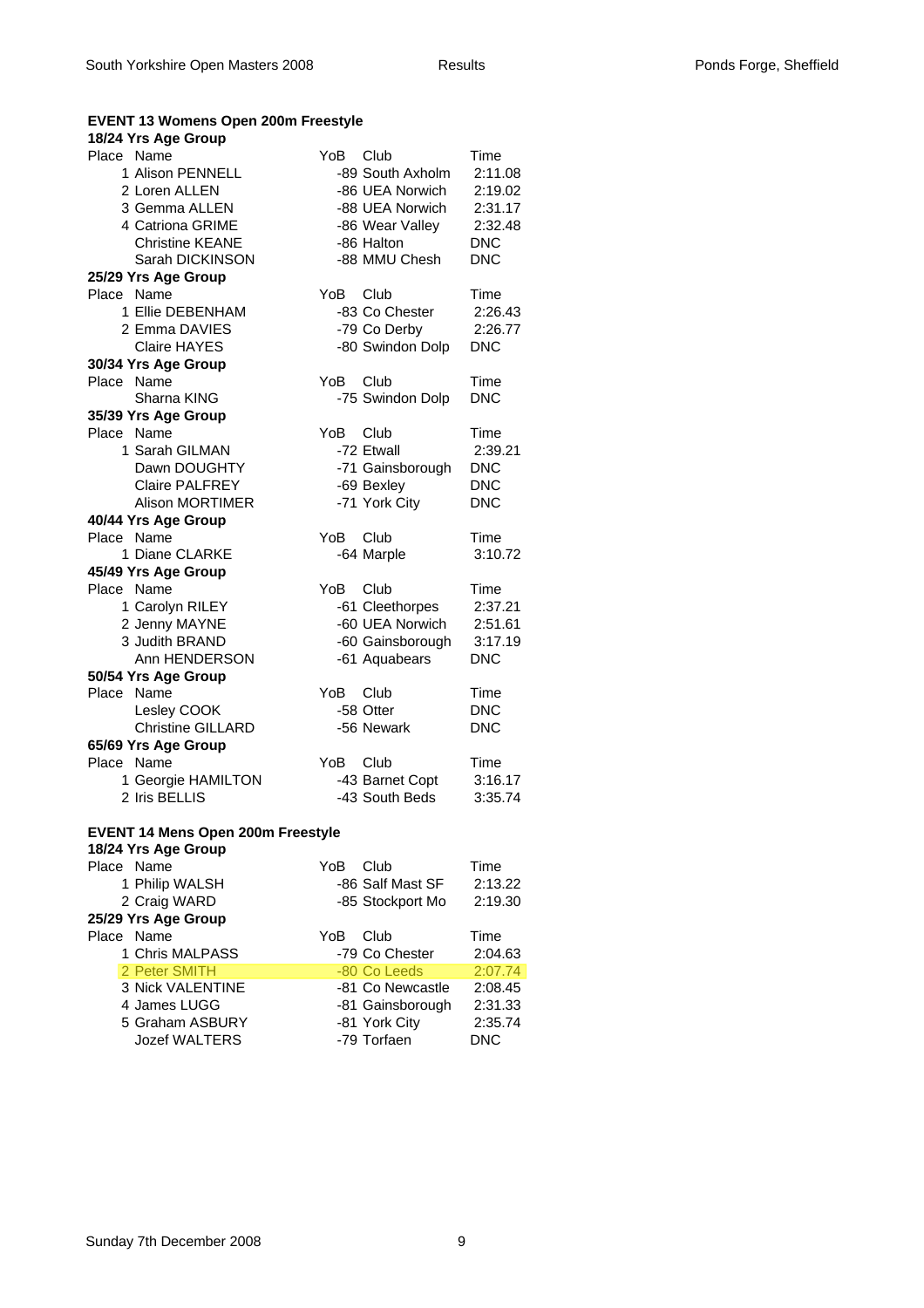| 30/34 Yrs Age Group                       |      |                   |            |
|-------------------------------------------|------|-------------------|------------|
| Place Name                                | YoB  | Club              | Time       |
| 1 Paul ELLIS                              |      | -76 South Axholm  | 2:10.44    |
| 2 Michael VICKERS                         |      | -76 Wear Valley   | 2:15.32    |
| 3 Dominic JOHNSTON                        |      | -77 Gates & Whick | 2:25.33    |
| Daniel FORSTER                            |      | -75 Ather & Leig  | <b>DNC</b> |
| 35/39 Yrs Age Group                       |      |                   |            |
| Place<br>Name                             | YoB  | Club              | Time       |
| 1 Steve LANGFORD                          |      | -69 Birmingham M  | 2:21.47    |
| 2 Jason COLDINGLEY                        |      | -72 Arfon Mast    | 3:03.99    |
| <b>Justin PALFREY</b>                     |      | -71 Bexley        | <b>DNC</b> |
| 40/44 Yrs Age Group                       |      |                   |            |
| Place Name                                | YoB. | Club              | Time       |
| 1 Andrew GRISTWOOD                        |      | -64 Cleethorpes   | 2:09.31    |
| 2 Matthew JAMES                           |      | -66 Cleethorpes   | 2:30.61    |
| 45/49 Yrs Age Group                       |      |                   |            |
| Place Name                                | YoB  | Club              | Time       |
| 1 Mark JONES                              |      | -60 Prescot       | 2:17.31    |
| 2 David SMITH                             |      | -61 Co Sheffield  | 2:25.25    |
| 3 Paul HARRISON                           |      | -59 RichmondDale  | 2:27.52    |
| <b>Graham MARKHAM</b>                     |      | -60 Army Swim     | <b>DNC</b> |
| 50/54 Yrs Age Group                       |      |                   |            |
| Place Name                                | YoB  | Club              | Time       |
| 1 Anthony GREENER                         |      | -58 Co Newcastle  | 2:16.33    |
| 2 Malcolm CLARK                           |      | -56 Co Leeds      | 2:39.48    |
| 3 David CLARKE                            |      | -58 Marple        | 3:05.50    |
| Paul ORMEROD                              |      | -58 Bo Kirklees   | <b>DNC</b> |
| 55/59 Yrs Age Group                       |      |                   |            |
| Place Name                                | YoB  | Club              | Time       |
| 1 Peter ILES                              |      | -53 South Beds    | 2:33.17    |
| 60/64 Yrs Age Group                       |      |                   |            |
| Place Name                                | YoB. | <b>Club</b>       | Time       |
| 1 Danny ROBERTS                           |      | -48 Co Sheffield  | 2:53.63    |
| Robin OLDFIELD                            |      | -47 Market Har    | <b>DNC</b> |
| 70 Yrs/Over Age Group                     |      |                   |            |
| Place Name                                | YoB  | Club              | Time       |
| 1 John WARD                               |      | -37 Sheffield C   | 2:58.92    |
| 2 Harry BARROW                            |      | -38 Huddersfield  | 3:01.92    |
|                                           |      |                   |            |
| <b>EVENT 15 Womens Open 50m Butterfly</b> |      |                   |            |
| 18/24 Yrs Age Group                       |      |                   |            |
| Place Name                                | YoB. | Club              | Time       |
| 1 Louise WILLIAMS                         |      | -89 Halesowen     | 31.24      |
| 2 Loren ALLEN                             |      | -86 UEA Norwich   | 33.89      |
| 3 Louise RICE                             |      | -90 UEA Norwich   | 35.03      |
| 4 Kimberley CLARKSON                      |      | -84 Hull Masters  | 35.37      |
| 5 Gemma ALLEN                             |      | -88 UEA Norwich   | 35.75      |
| 6 Kate MCCORMACK                          |      | -89 UEA Norwich   | 37.65      |
| Sarah DICKINSON                           |      | -88 MMU Chesh     | <b>DNC</b> |
| Casey LEE                                 |      | -85 MMU Chesh     | <b>DNC</b> |
| 25/29 Yrs Age Group                       |      |                   |            |
| Place<br>Name                             | YoB  | Club              | Time       |
| 1 Lisa POOLE                              |      | -83 Co Sheffield  | 31.71      |
| 2 Samantha GARRISON                       |      | -81 Gainsborough  | 32.38      |
| 3 Helen WEST                              |      | -79 Grimsby Sant  | 32.44      |
| 4 Natalie TAYLOR                          |      | -82 Sheffield C   | 35.39      |

5 Deborah RUTTER -80 Hull Masters 37.32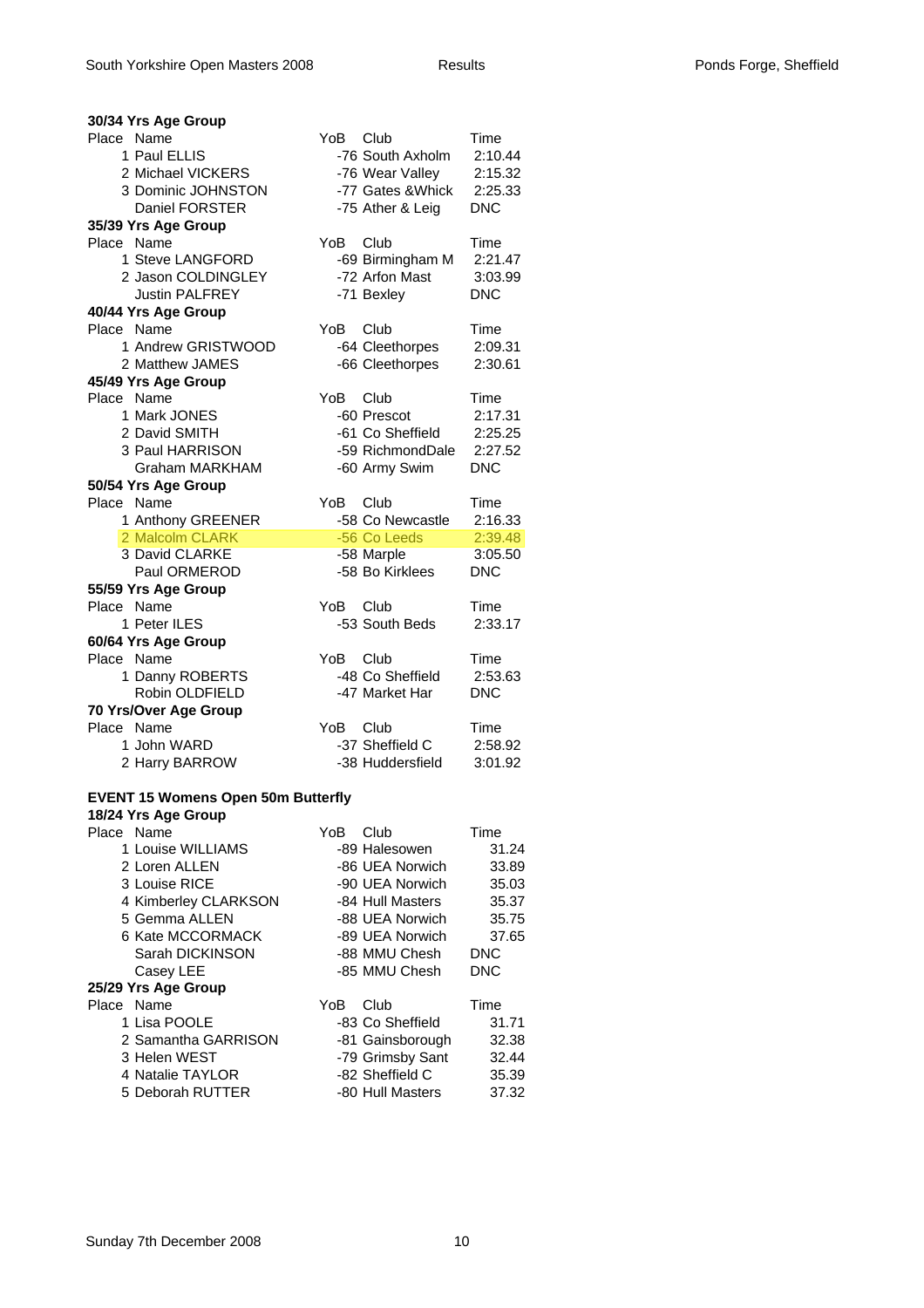| 30/34 Yrs Age Group                     |          |                         |            |
|-----------------------------------------|----------|-------------------------|------------|
| Place Name                              | YoB Club |                         | Time       |
| 1 Esther ROWE                           |          | -74 Hull Masters        | 37.30      |
| 35/39 Yrs Age Group                     |          |                         |            |
| Place Name                              | YoB      | Club                    | Time       |
| 1 Giovanna BERTOLDI                     |          | -70 UEA Norwich         | 37.02      |
| 40/44 Yrs Age Group                     |          |                         |            |
| Place Name                              | YoB      | Club                    | Time       |
| 1 Sharon MCMINN                         |          | -68 Marple              | 33.20      |
| 2 Allie PRICE                           |          | -65 Cardiff Mast        | 33.74      |
| 3 Sarah BRANDRICK                       |          | -68 Co Derby            | 34.27      |
| 4 Jackie BUXTON                         |          | -65 South Axholm        | 36.13      |
| 5 Lynne DAWSON                          |          | -67 Sheffield C         | 39.24      |
| 45/49 Yrs Age Group                     |          |                         |            |
| Place Name                              | YoB      | Club                    | Time       |
| 1 Debbie MATLESS                        |          | -63 UEA Norwich         | 33.17      |
| 2 Joanna SMITH                          |          | -63 Market Har          | 35.06      |
| 3 Carol JAMES                           |          | -60 Sheffield C         | 43.98      |
| 4 Dawn BOTTOMS                          |          | -61 Gainsborough        | 56.11      |
| Lorraine MORLEY                         |          | -63 Market Har          | <b>DNC</b> |
| 50/54 Yrs Age Group                     |          |                         |            |
| Place Name                              | YoB      | Club                    | Time       |
| 1 Lesley ZIMMERMAN                      |          | -58 Hull Masters        | 37.34      |
| 2 Sally SHIELDS                         |          | -54 Bo Kirklees         | 38.36      |
| 3 Sally MACALISTER                      |          | -58 Aireborough         | 53.51      |
| Karen CARNEY                            |          | -54 RichmondDale        | <b>DNC</b> |
| <b>Christine GILLARD</b>                |          | -56 Newark              | <b>DNC</b> |
| 55/59 Yrs Age Group                     |          |                         |            |
| Place Name<br>1 Jackie HUGHES           | YoB.     | Club<br>-53 Lindum Mink | Time       |
|                                         |          |                         | 47.93      |
| 70 Yrs/Over Age Group<br>Place Name     | YoB      | Club                    | Time       |
|                                         |          | -38 Macclesf'ldM        | <b>DNC</b> |
| <b>Jenny MARTIN</b>                     |          |                         |            |
| <b>EVENT 16 Mens Open 50m Butterfly</b> |          |                         |            |
| 18/24 Yrs Age Group                     |          |                         |            |
| Place Name                              | YoB      | Club                    | Time       |
| 1 Martin BROOKS                         |          | -85 Stockport Mo        | 26.66      |
| 2 Filip MELOUN                          |          | -90 Halifax             | 28.90      |
| 3 Kevin SCHOFIELD                       |          | -88 East Leeds          | 29.68      |
| 4 Philip WALSH                          |          | -86 Salf Mast SF        | 29.99      |
| 5 Craig WARD                            |          | -85 Stockport Mo        | 34.02      |
| 6 Luke WATSON                           |          | -90 Gainsborough        | 41.00      |
| 7 Josh JONES                            |          | -89 Gainsborough        | 43.33      |
| <b>Andrew BALL</b>                      |          | -84 Halifax             | <b>DNC</b> |
| <b>Justin POITRAS-GEORGE</b>            |          | -84 South Hunsle        | <b>DNC</b> |
| Greg GEORGE                             |          | -87 MMU Chesh           | <b>DNC</b> |
| 25/29 Yrs Age Group                     |          |                         |            |
| Place Name                              | YoB      | Club                    | Time       |
| 1 Chris MALPASS                         |          | -79 Co Chester          | 28.08      |
| 2 Neil BARNES                           |          | -79 Halton              | 29.03.     |

| 2 Neil BARNES        | -79 Halton       | 29.03 |
|----------------------|------------------|-------|
| 3 John MAJOR         | -79 South Hunsle | 29.74 |
| 4 Andrew ROBERSTSHAW | -80 Halifax      | 30.97 |
| Martin SMITH         | -82 NorthernWave | DNC.  |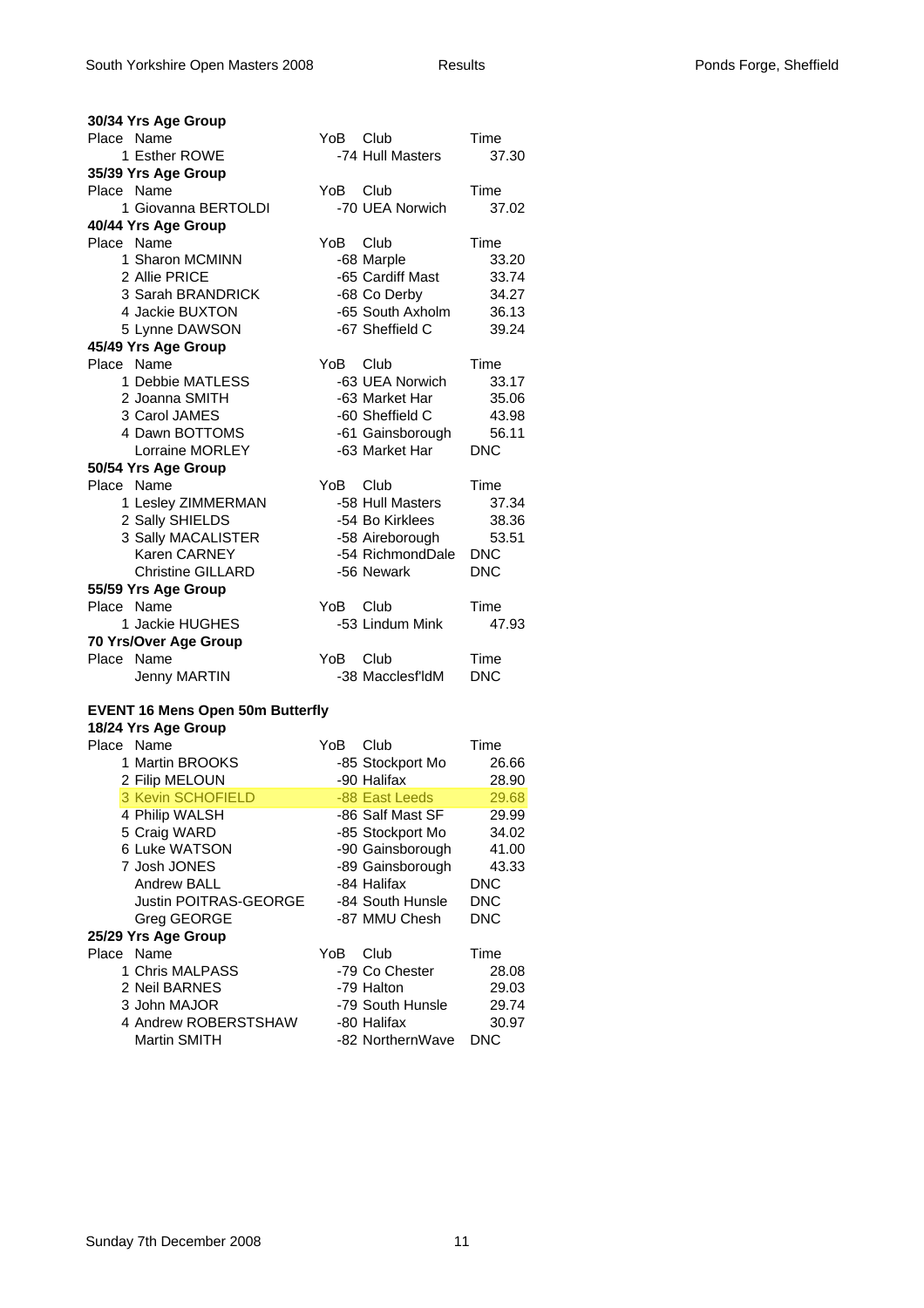| 30/34 Yrs Age Group               |                                                             |  |
|-----------------------------------|-------------------------------------------------------------|--|
| Place Name                        | YoB<br>Club<br>Time                                         |  |
| 1 John DRAKE                      | -74 Swindon Dolp<br>27.01                                   |  |
| 2 Paul KEENS                      | -78 Co Sheffield<br>28.88                                   |  |
| 3 Paul WAINWRIGHT                 | -78 York City<br>29.99                                      |  |
| 4 Tim GLEESON                     | -74 Co Sheffield<br>30.55                                   |  |
| 5 Rob LILLEY<br>6 Jonathan LEECH  | -76 East Leeds<br>30.72<br>-76 Co Sheffield<br>30.81        |  |
| Jason COOK                        | -78 Torfaen<br><b>DNC</b>                                   |  |
| Andi MANLEY                       | -77 Swindon Dolp<br><b>DNC</b>                              |  |
| 35/39 Yrs Age Group               |                                                             |  |
| Place Name                        | Club<br>YoB<br>Time                                         |  |
| 1 Paul BUTLER                     | -72 Co Sheffield<br>29.74                                   |  |
| 2 James HODSON                    | -70 Co Newcastle<br>30.42                                   |  |
| 3 Chris WEBSTER                   | -72 Gainsborough<br>30.53                                   |  |
| 4 Jason COLDINGLEY                | -72 Arfon Mast<br>41.36                                     |  |
| Colin CAMPBELL                    | -70 York City<br><b>DNC</b>                                 |  |
| Stephen PRINCE                    | -72 Etwall<br><b>DNC</b>                                    |  |
| <b>Steven HORNER</b>              | -72 Eston<br><b>DNC</b>                                     |  |
| <b>Paul INGLE</b>                 | -71 Etwall<br>DQ-ST                                         |  |
| 40/44 Yrs Age Group               |                                                             |  |
| Place<br>Name                     | YoB<br>Club<br>Time                                         |  |
| 1 Jonathan ODDY                   | -68 Buxton<br>29.50                                         |  |
| 2 Simon LATHAM                    | -67 South Axholm<br>30.26                                   |  |
| 3 Mark JOHNSON                    | -68 Grimsby Sant<br>30.54                                   |  |
| 4 Oggy EAST<br>5 Matthew JAMES    | -67 Arfon Mast<br>37.13                                     |  |
| 6 Keith SPENCE                    | -66 Cleethorpes<br>37.33<br>-66 Co Milton K<br>38.57        |  |
| lan HARRIS                        | -66 Co Leeds<br><b>DNC</b>                                  |  |
| <b>Mark PRESTON</b>               | <b>DNC</b><br>-67 Burnley BOBC                              |  |
| 45/49 Yrs Age Group               |                                                             |  |
| Place Name                        | YoB<br>Club<br>Time                                         |  |
|                                   |                                                             |  |
| 1 Rob LUCAS                       | -61 Hull Masters<br>30.20                                   |  |
| 2 Mark JONES                      | -60 Prescot<br>32.84                                        |  |
| 3 Jari GODDARD                    | -63 Gainsborough<br>33.71                                   |  |
| <b>3 Bernard MACKRELL</b>         | -61 Co Leeds<br>33.71                                       |  |
| 5 Arthur APLIN                    | -63 Co Newcastle<br>34.46                                   |  |
| 6 Edwin LACE                      | -59 NorthernWave<br>36.18                                   |  |
| Michael SLOAN                     | <b>DNC</b><br>-59 Gainsborough                              |  |
| 50/54 Yrs Age Group               |                                                             |  |
| Place<br>Name                     | YoB<br>Club<br>Time                                         |  |
| 1 Malcolm CLARK                   | -56 Co Leeds<br>35.29                                       |  |
| 2 Jim HUNT                        | -58 Birmingham M<br>37.41                                   |  |
| Stephen URWIN                     | -57 Newburn<br><b>DNC</b>                                   |  |
| Anthony GREENER                   | -58 Co Newcastle<br><b>DNC</b>                              |  |
| 55/59 Yrs Age Group               |                                                             |  |
| Place Name                        | YoB<br>Club<br>Time                                         |  |
| 1 Peter ILES<br>2 Thomas KELLEHER | -53 South Beds<br>33.26                                     |  |
|                                   | -49 Howe Br'ge M<br>36.52<br>39.43                          |  |
| 3 Godfrey GREEN                   | -49 Gainsborough                                            |  |
| Roy CROUCH<br>60/64 Yrs Age Group | -50 York City<br>DQ-ST                                      |  |
| Place Name                        | YoB<br>Club<br>Time                                         |  |
| 1 Carl BUTLER                     | -44 RichmondDale<br>40.41                                   |  |
| 65/69 Yrs Age Group               |                                                             |  |
| Place Name                        | YoB<br>Club<br>Time                                         |  |
| 1 Keith INGRAM<br>D CHERRIMAN     | -40 Birmingham M<br>37.54<br>-43 RichmondDale<br><b>DNC</b> |  |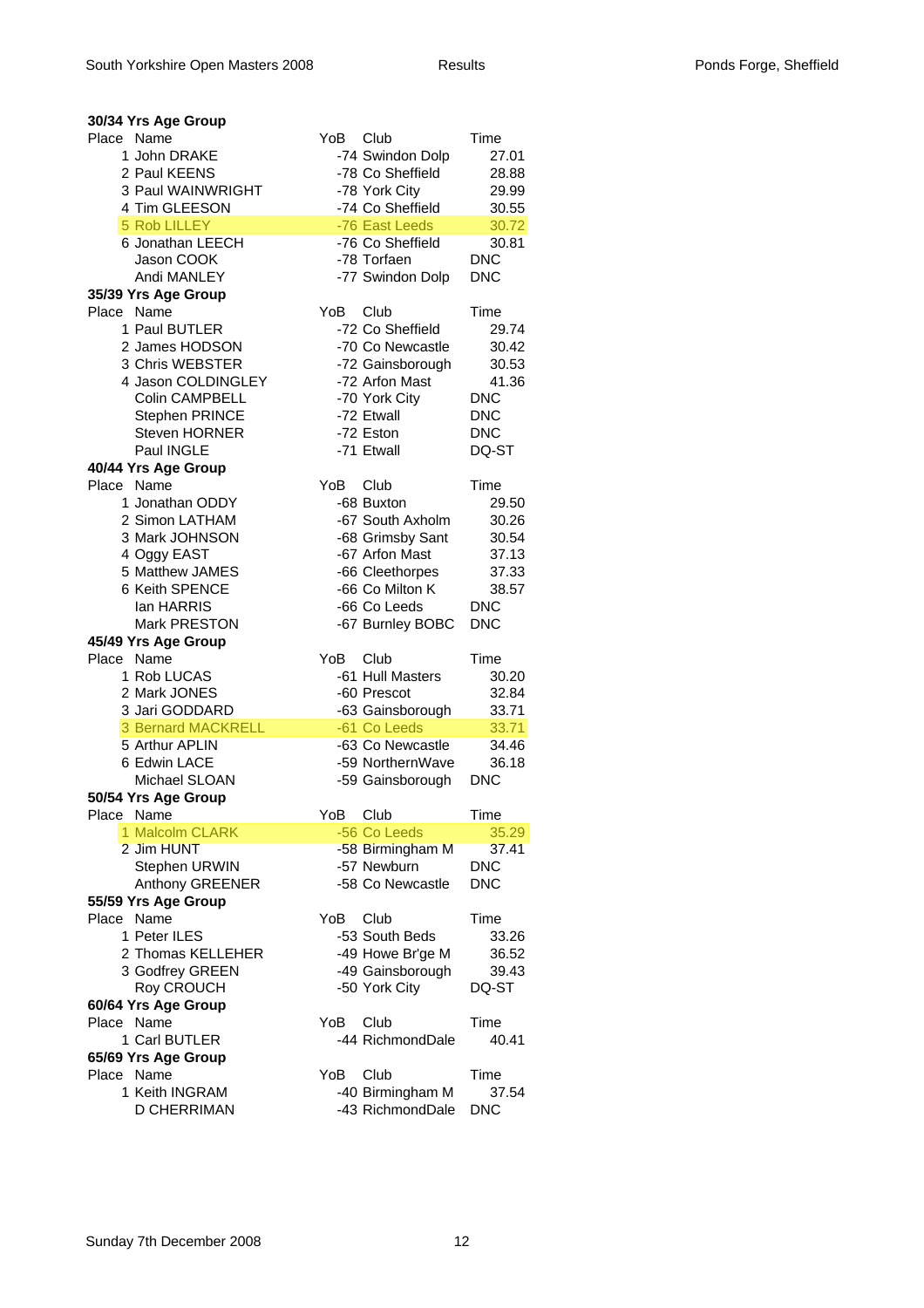| 70 Yrs/Over Age Group                       |                                |
|---------------------------------------------|--------------------------------|
| Place Name                                  | YoB Club<br>Time               |
| 1 John WARD                                 | -37 Sheffield C<br>42.60       |
| 2 Dennis HARRISON                           | -37 Hull Masters<br>45.01      |
| <b>EVENT 17 Womens Open 100m Backstroke</b> |                                |
| 18/24 Yrs Age Group                         |                                |
| Place Name                                  | YoB.<br>Club<br>Time           |
| 1 Alison PENNELL                            | -89 South Axholm<br>1:12.62    |
| 2 Kate MCCORMACK                            | -89 UEA Norwich<br>1:20.65     |
| 3 Sarah CLARK                               | -87 Hull Masters<br>1:22.27    |
| <b>Christine KEANE</b>                      | <b>DNC</b><br>-86 Halton       |
| Kim JERVIS                                  | <b>DNC</b><br>-87 Co Liverpool |
| Sarah DICKINSON                             | -88 MMU Chesh<br><b>DNC</b>    |
| Casey LEE                                   | -85 MMU Chesh<br><b>DNC</b>    |
| 25/29 Yrs Age Group                         |                                |
| Place Name                                  | YoB.<br>Time<br>Club           |
| 1 Emma DAVIES                               | -79 Co Derby<br>1:15.30        |
| 2 Helen WEST                                | -79 Grimsby Sant<br>1:19.91    |
| 3 Deborah RUTTER                            | -80 Hull Masters<br>1:23.80    |
| 4 Christine HAWKRIGG                        | -81 Co Derby<br>1:26.06        |
| 30/34 Yrs Age Group                         |                                |
| Place Name                                  | Club<br>YoB.<br>Time           |
| 1 Esther ROWE                               | -74 Hull Masters<br>1:29.12    |
| 35/39 Yrs Age Group                         |                                |
| Place Name                                  | YoB.<br>Club<br>Time           |
| 1 Jacqui GRAHAM                             | -72 Etwall<br>1:18.12          |
| 40/44 Yrs Age Group                         |                                |
| Place Name                                  | YoB.<br>Club<br>Time           |
| 1 Lesley ANASTASIOU                         | -65 UEA Norwich<br>1:39.63     |
| 45/49 Yrs Age Group                         |                                |
| Place Name                                  | YoB.<br>Club<br>Time           |
| 1 Carolyn IRVINE                            | -63 Bo Kirklees<br>1:23.38     |
| 2 Carolyn RILEY                             | -61 Cleethorpes<br>1:25.77     |
| Ruth CHEEMA                                 | -62 Market Har<br><b>DNC</b>   |
| Ann HENDERSON                               | -61 Aquabears<br><b>DNC</b>    |
| Julie BENNETT                               | -62 Co Leeds<br><b>DNC</b>     |
| 55/59 Yrs Age Group                         |                                |
| Place Name                                  | YoB.<br>Club<br>Time           |
| 1 Jackie HUGHES                             | -53 Lindum Mink<br>1:51.27     |
| 60/64 Yrs Age Group<br>Place<br>Name        | Club<br>Time<br>YoB            |
| Nina SAVORY                                 | -45 Boston<br><b>DNC</b>       |
|                                             |                                |
| 65/69 Yrs Age Group<br>Place Name           | YoB.<br>Club<br>Time           |
| 1 Jackie INGRAM                             | 2:24.82<br>-43 Heart Of Eng    |
| 70 Yrs/Over Age Group                       |                                |
| Place Name                                  | Club<br>YoB<br>Time            |
| 1 Pauline BRAND                             | -33 Gainsborough<br>2:46.91    |
|                                             |                                |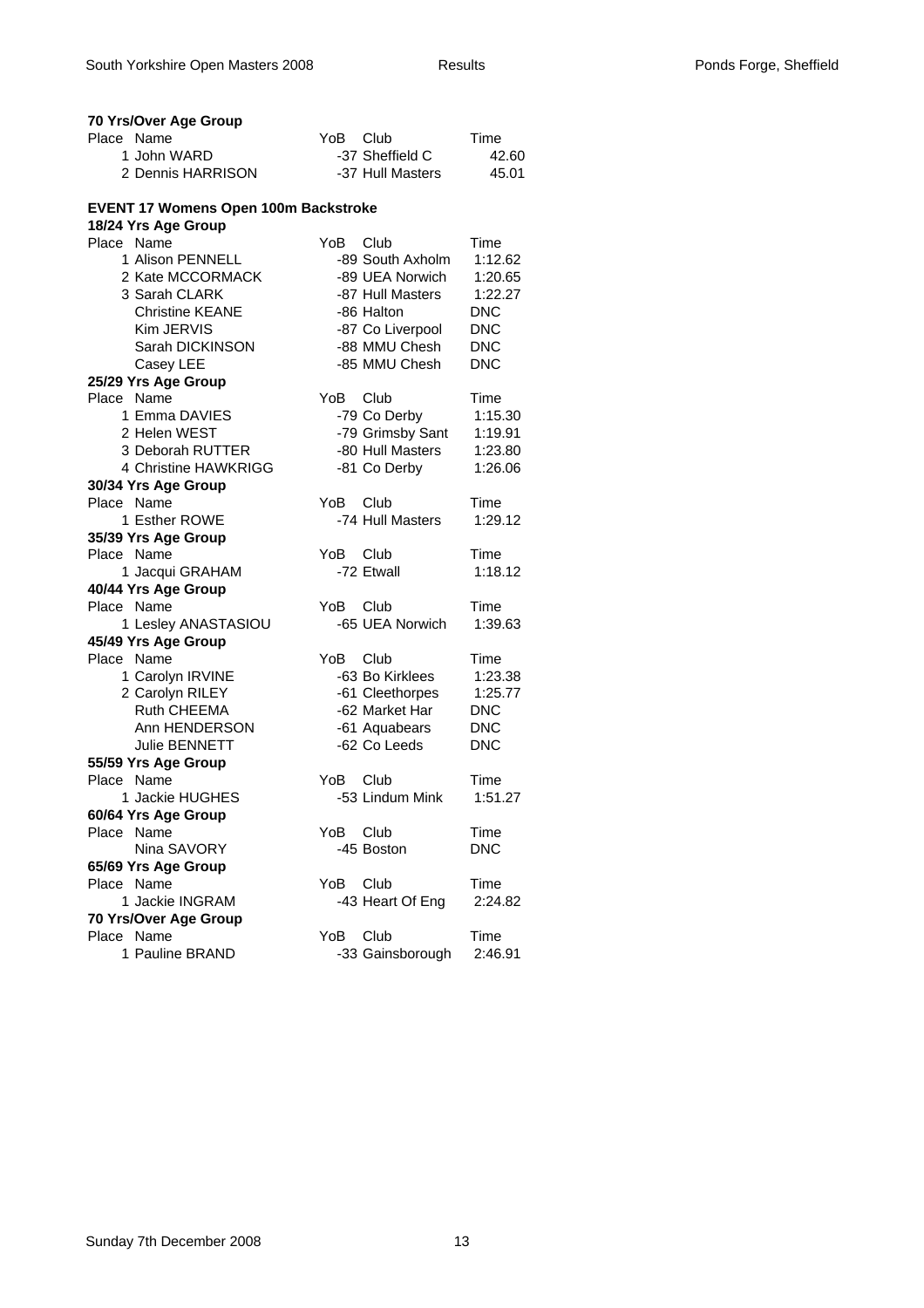| <b>EVENT 18 Mens Open 100m Backstroke</b> |      |                   |            |
|-------------------------------------------|------|-------------------|------------|
| 18/24 Yrs Age Group                       |      |                   |            |
| Place Name                                | YoB  | Club              | Time       |
| 1 Daniel MCKEMEY                          |      | -87 Swindon Dolp  | 1:03.10    |
| 2 Filip MELOUN                            |      | -90 Halifax       | 1:07.04    |
| 3 Michael PATCHETT                        |      | -90 Gainsborough  | 1:18.85    |
| 25/29 Yrs Age Group                       |      |                   |            |
| Place Name                                | YoB  | Club              | Time       |
| 1 Jonathan AUDIS                          |      | -80 Swindon Dolp  | 57.40      |
| 2 Philip PRATT                            |      | -81 East Leeds    | 1:24.60    |
| 30/34 Yrs Age Group                       |      |                   |            |
| Place Name                                | YoB  | Club              | Time       |
| 1 Dominic JOHNSTON                        |      | -77 Gates & Whick | 1:04.87    |
| 2 Stephen LORMOR                          |      | -78 Gainsborough  | 1:18.15    |
| 35/39 Yrs Age Group                       |      |                   |            |
| Place Name                                | YoB  | Club              | Time       |
| 1 Jonathan HARRIS                         |      | -69 York City     | 1:10.41    |
| 2 Steve LANGFORD                          |      | -69 Birmingham M  | 1:12.32    |
| 3 Jason COLDINGLEY                        |      | -72 Arfon Mast    | 1:42.64    |
| <b>Justin PALFREY</b>                     |      | -71 Bexley        | <b>DNC</b> |
| 40/44 Yrs Age Group                       |      |                   |            |
| Place Name                                | YoB  | Club              | Time       |
| 1 Terry LEE                               |      | -64 Wear Valley   | 1:17.16    |
| 45/49 Yrs Age Group                       |      |                   |            |
| Place Name                                | YoB  | Club              | Time       |
| 1 Steve ALLEN                             |      | -60 Hull Masters  | 1:09.17    |
| 2 Mark JONES                              |      | -60 Prescot       | 1:22.17    |
| 50/54 Yrs Age Group                       |      |                   |            |
| Place Name                                | YoB. | Club              | Time       |
| 1 Kevin DEVINE                            |      | -57 RichmondDale  | 1:32.14    |
| 55/59 Yrs Age Group                       |      |                   |            |
| Place Name                                | YoB  | Club              | Time       |
| 1 Michael KEEBLE                          |      | -51 Gainsborough  | 1:25.10    |
| 2 Roy CROUCH                              |      | -50 York City     | 1:26.22    |
| 60/64 Yrs Age Group                       |      |                   |            |
| Place Name                                | YoB  | Club              | Time       |
| 1 Phil JOHNSTON                           |      | -48 Gates & Whick | 1:52.33    |
| Robin OLDFIELD                            |      | -47 Market Har    | <b>DNC</b> |
|                                           |      |                   |            |

#### **EVENT 19 Womens Open 50m Freestyle**

| 18/24 Yrs Age Group     |     |                  |            |
|-------------------------|-----|------------------|------------|
| Place Name              | YoB | Club             | Time       |
| 1 Alison PENNELL        |     | -89 South Axholm | 28.45      |
| 2 Louise WILLIAMS       |     | -89 Halesowen    | 28.74      |
| 3 Sarah LIVESEY         |     | -86 Co Sheffield | 28.91      |
| 4 Loren ALLEN           |     | -86 UEA Norwich  | 29.54      |
| 5 Gemma ALLEN           |     | -88 UEA Norwich  | 31.98      |
| 6 Kimberley CLARKSON    |     | -84 Hull Masters | 32.10      |
| <b>7 Catherine REED</b> |     | -85 Co Leeds     | 32.83      |
| <b>Christine KEANE</b>  |     | -86 Halton       | DNC.       |
| Casey LEE               |     | -85 MMU Chesh    | <b>DNC</b> |
| Sarah DICKINSON         |     | -88 MMU Chesh    | <b>DNC</b> |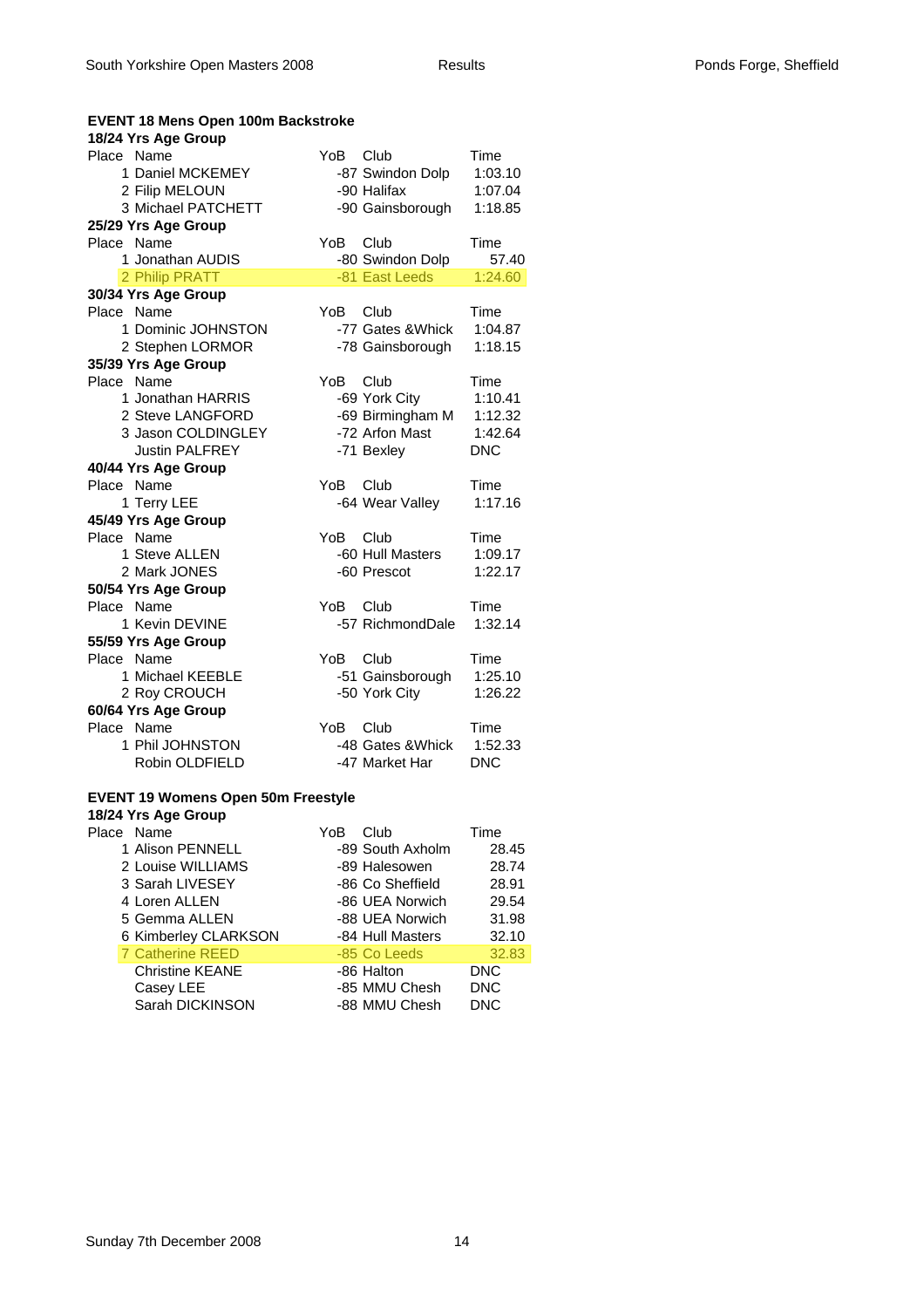| 25/29 Yrs Age Group                                                                                                                                                                                                                                                                                                       |                                                                                                                                                                                                                                                                                         |                                                                                                                                                      |
|---------------------------------------------------------------------------------------------------------------------------------------------------------------------------------------------------------------------------------------------------------------------------------------------------------------------------|-----------------------------------------------------------------------------------------------------------------------------------------------------------------------------------------------------------------------------------------------------------------------------------------|------------------------------------------------------------------------------------------------------------------------------------------------------|
| Place Name<br>1 Lisa POOLE<br>2 Samantha GARRISON<br>3 Suze CLARK<br>4 Natalie TAYLOR<br>5 Helen RICHARDSON<br>6 Deborah RUTTER<br>Kathryne HARRIS<br><b>Claire HAYES</b>                                                                                                                                                 | YoB<br>Club<br>-83 Co Sheffield<br>-81 Gainsborough<br>-81 Hull Masters<br>-82 Sheffield C<br>-79 Wear Valley<br>-80 Hull Masters<br>-79 York City<br>-80 Swindon Dolp                                                                                                                  | Time<br>28.98<br>30.38<br>30.55<br>32.54<br>33.09<br>34.15<br><b>DNC</b><br><b>DNC</b>                                                               |
| 30/34 Yrs Age Group                                                                                                                                                                                                                                                                                                       |                                                                                                                                                                                                                                                                                         |                                                                                                                                                      |
| Place Name                                                                                                                                                                                                                                                                                                                | Club<br>YoB.                                                                                                                                                                                                                                                                            | Time                                                                                                                                                 |
| Sharna KING                                                                                                                                                                                                                                                                                                               | -75 Swindon Dolp                                                                                                                                                                                                                                                                        | <b>DNC</b>                                                                                                                                           |
| 35/39 Yrs Age Group<br>Place Name                                                                                                                                                                                                                                                                                         | YoB.<br>Club                                                                                                                                                                                                                                                                            | Time                                                                                                                                                 |
| 1 Jo JOHNSON<br>2 Giovanna BERTOLDI                                                                                                                                                                                                                                                                                       | -70 UEA Norwich<br>-70 UEA Norwich                                                                                                                                                                                                                                                      | 31.56<br>32.52                                                                                                                                       |
| 40/44 Yrs Age Group                                                                                                                                                                                                                                                                                                       |                                                                                                                                                                                                                                                                                         |                                                                                                                                                      |
| Place Name<br>1 Sharon MCMINN<br>2 Lynne DAWSON<br>3 Anne SNOWDON<br>4 Lesley ANASTASIOU<br>5 Diane CLARKE<br>6 Linda MELLOR<br>Julie TROTT<br><b>Heidy ARNOT</b><br>45/49 Yrs Age Group<br>Place Name<br>1 Debbie MATLESS<br>2 Carolyn IRVINE<br>3 Jenny MAYNE<br>4 Carol JAMES<br>5 Jane MUGGLETON<br>6 Lorraine MORLEY | YoB<br>Club<br>-68 Marple<br>-67 Sheffield C<br>-65 Sheffield C<br>-65 UEA Norwich<br>-64 Marple<br>-65 Etwall<br>-67 Gainsborough<br>-67 Cardiff Mast<br>YoB.<br>Club<br>-63 UEA Norwich<br>-63 Bo Kirklees<br>-60 UEA Norwich<br>-60 Sheffield C<br>-61 Sheffield C<br>-63 Market Har | Time<br>31.02<br>31.48<br>33.21<br>34.92<br>39.06<br>41.08<br><b>DNC</b><br><b>DNC</b><br>Time<br>31.26<br>33.74<br>34.68<br>37.14<br>37.89<br>38.20 |
| 7 Dawn BOTTOMS<br>Ann HENDERSON                                                                                                                                                                                                                                                                                           | -61 Gainsborough<br>-61 Aquabears                                                                                                                                                                                                                                                       | 43.25<br><b>DNC</b>                                                                                                                                  |
| 50/54 Yrs Age Group                                                                                                                                                                                                                                                                                                       |                                                                                                                                                                                                                                                                                         |                                                                                                                                                      |
| Place Name<br>1 Lesley ZIMMERMAN<br>2 Sally SHIELDS<br>3 Sally MACALISTER<br>Karen CARNEY<br>Lesley COOK<br><b>Christine GILLARD</b>                                                                                                                                                                                      | YoB<br>Club<br>-58 Hull Masters<br>-54 Bo Kirklees<br>-58 Aireborough<br>-54 RichmondDale<br>-58 Otter<br>-56 Newark                                                                                                                                                                    | Time<br>33.37<br>33.65<br>44.63<br><b>DNC</b><br><b>DNC</b><br><b>DNC</b>                                                                            |
| 55/59 Yrs Age Group                                                                                                                                                                                                                                                                                                       |                                                                                                                                                                                                                                                                                         |                                                                                                                                                      |
| Place Name<br>1 Diana KAYE                                                                                                                                                                                                                                                                                                | Club<br>YoB.                                                                                                                                                                                                                                                                            | Time                                                                                                                                                 |
|                                                                                                                                                                                                                                                                                                                           | -53 Bo Kirklees                                                                                                                                                                                                                                                                         | 40.38                                                                                                                                                |
| 70 Yrs/Over Age Group<br>Place Name                                                                                                                                                                                                                                                                                       | YoB<br>Club                                                                                                                                                                                                                                                                             | Time                                                                                                                                                 |
| 1 Naomi CROWDER<br><b>Jenny MARTIN</b>                                                                                                                                                                                                                                                                                    | -36 Co Sheffield<br>-38 Macclesf'ldM                                                                                                                                                                                                                                                    | 49.69<br><b>DNC</b>                                                                                                                                  |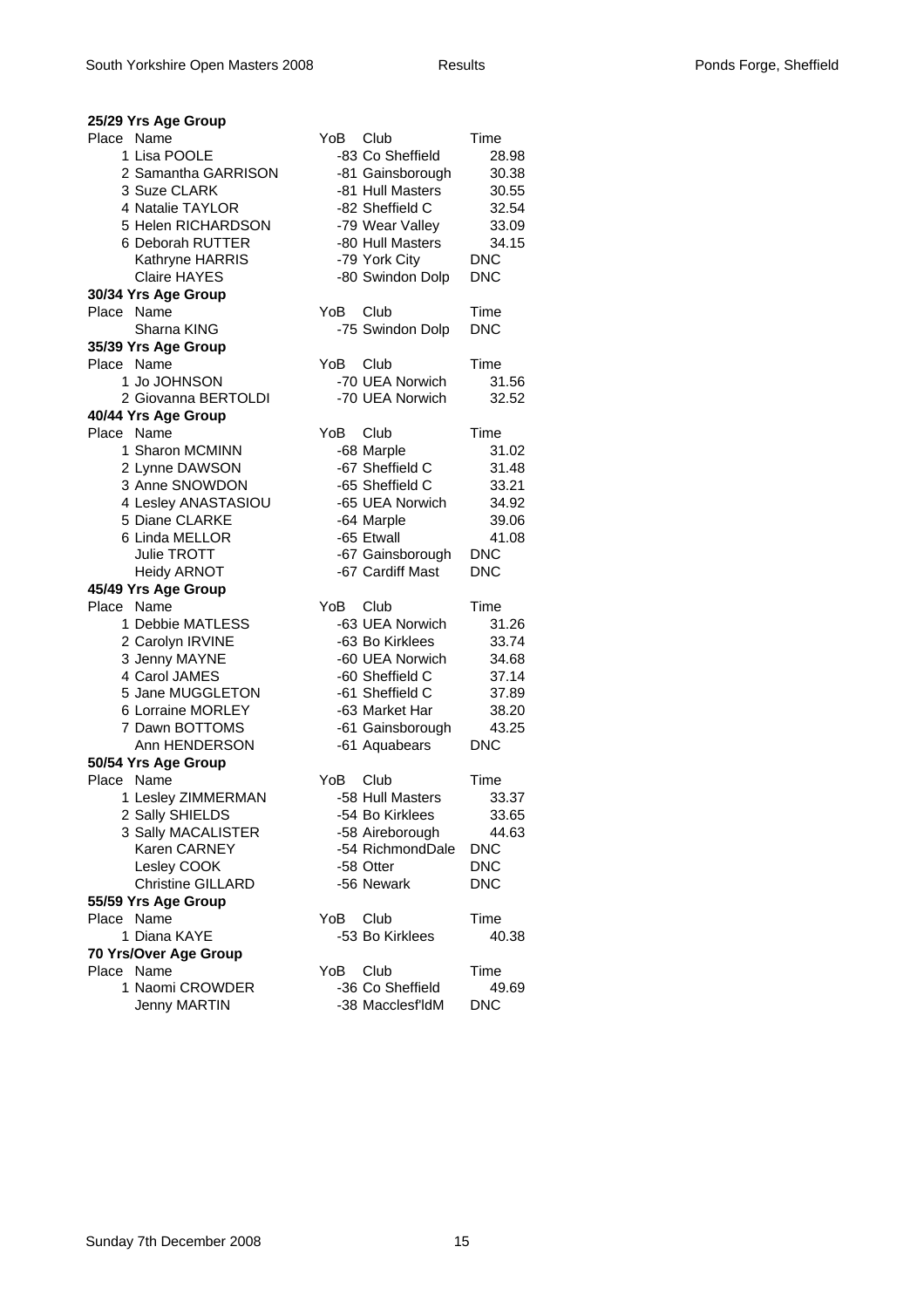#### **EVENT 20 Mens Open 50m Freestyle**

#### **18/24 Yrs Age Group**

| שט שפח טווי דא<br>Place Name | YoB<br>Club      | Time       |
|------------------------------|------------------|------------|
| 1 Craig WARD                 | -85 Stockport Mo | 24.17      |
| 2 Mark TANNER                | -88 Swindon Dolp | 25.09      |
| 3 Martin BROOKS              | -85 Stockport Mo | 25.47      |
| 4 Philip WALSH               | -86 Salf Mast SF | 26.70      |
| 5 Kevin SCHOFIELD            | -88 East Leeds   | 26.75      |
| 6 Filip MELOUN               | -90 Halifax      | 27.81      |
| 7 Paul GRAY                  | -86 Stockton     | 27.83      |
| 8 Luke WATSON                | -90 Gainsborough | 29.69      |
| 9 Michael PATCHETT           | -90 Gainsborough | 30.68      |
| 10 Josh JONES                | -89 Gainsborough | 34.70      |
| <b>Andrew BALL</b>           | -84 Halifax      | <b>DNC</b> |
| <b>Justin POITRAS-GEORGE</b> | -84 South Hunsle | <b>DNC</b> |
| Greg GEORGE                  | -87 MMU Chesh    | <b>DNC</b> |
| 25/29 Yrs Age Group          |                  |            |
| Place Name                   | YoB<br>Club      | Time       |
| 1 Jonathan AUDIS             | -80 Swindon Dolp | 24.92      |
| 2 John MAJOR                 | -79 South Hunsle | 25.82      |
| 3 Philip PRATT               | -81 East Leeds   | 25.98      |
| 4 Neil BARNES                | -79 Halton       | 26.20      |
| 5 James LUGG                 | -81 Gainsborough | 28.06      |
| 6 Andrew ROBERSTSHAW         | -80 Halifax      | 28.41      |
| 7 Robert CROFTS              | -83 South Axholm | 28.86      |
| 8 Alasdair EDGE              | -83 York City    | 30.21      |
| Matthew COSNAM               | -81 Torfaen      | <b>DNC</b> |
| Martin HUNT                  | -81 Co Newcastle | <b>DNC</b> |
| Gavyn COOK                   | -81 Torfaen      | <b>DNC</b> |
| 30/34 Yrs Age Group          |                  |            |
| Place Name                   | YoB<br>Club      | Time       |
| 1 Paul KEENS                 | -78 Co Sheffield | 26.28      |
| 2 Daniel SMITH               | -76 Sheffield C  | 26.40      |
| 3 Paul ELLIS                 | -76 South Axholm | 26.84      |
| 4 Paul WAINWRIGHT            | -78 York City    | 26.97      |
| 5 John DRAKE                 | -74 Swindon Dolp | 27.22      |
| <b>6 Rob LILLEY</b>          | -76 East Leeds   | 27.45      |
| <b>7 Samuel PARKES</b>       | -76 East Leeds   | 28.84      |
| 8 Dusan SVOBODA              | -75 Co Leeds     | 33.43      |
| 35/39 Yrs Age Group          |                  |            |
| Place Name                   | YoB<br>Club      | Time       |
| 1 Glenn WARWICK              | -72 Middlesboro  | 25.37      |
| 2 Steve LANGFORD             | -69 Birmingham M | 27.80      |
| 3 Paul BUTLER                | -72 Co Sheffield | 28.13      |
| 4 Chris WEBSTER              | -72 Gainsborough | 28.23      |
| 5 James HODSON               | -70 Co Newcastle | 28.30      |
| 6 Jonathan HARRIS            | -69 York City    | 29.86      |
| 7 Stephen PRINCE             | -72 Etwall       | 31.68      |
| 8 Iain BLOOMFIELD            | -71 RichmondDale | 35.36      |
| <b>Colin CAMPBELL</b>        | -70 York City    | <b>DNC</b> |
| 40/44 Yrs Age Group          |                  |            |
| Place Name                   | YoB<br>Club      | Time       |
| 1 Garry VICKERS              | -68 Etwall       | 26.50      |
| 2 David HOGG                 | -64 Glasgow Nmds | 27.04      |
| 3 Simon LATHAM               | -67 South Axholm | 28.03      |
| 4 Jonathan ODDY              | -68 Buxton       | 28.31      |
| 5 Iain ROSS                  | -66 Co Newcastle | 29.62      |
| 6 Oggy EAST                  | -67 Arfon Mast   | 31.81      |
| <b>7 James MACDONALD</b>     | -68 Co Leeds     | 36.84      |
| Mark PRESTON                 | -67 Burnley BOBC | <b>DNC</b> |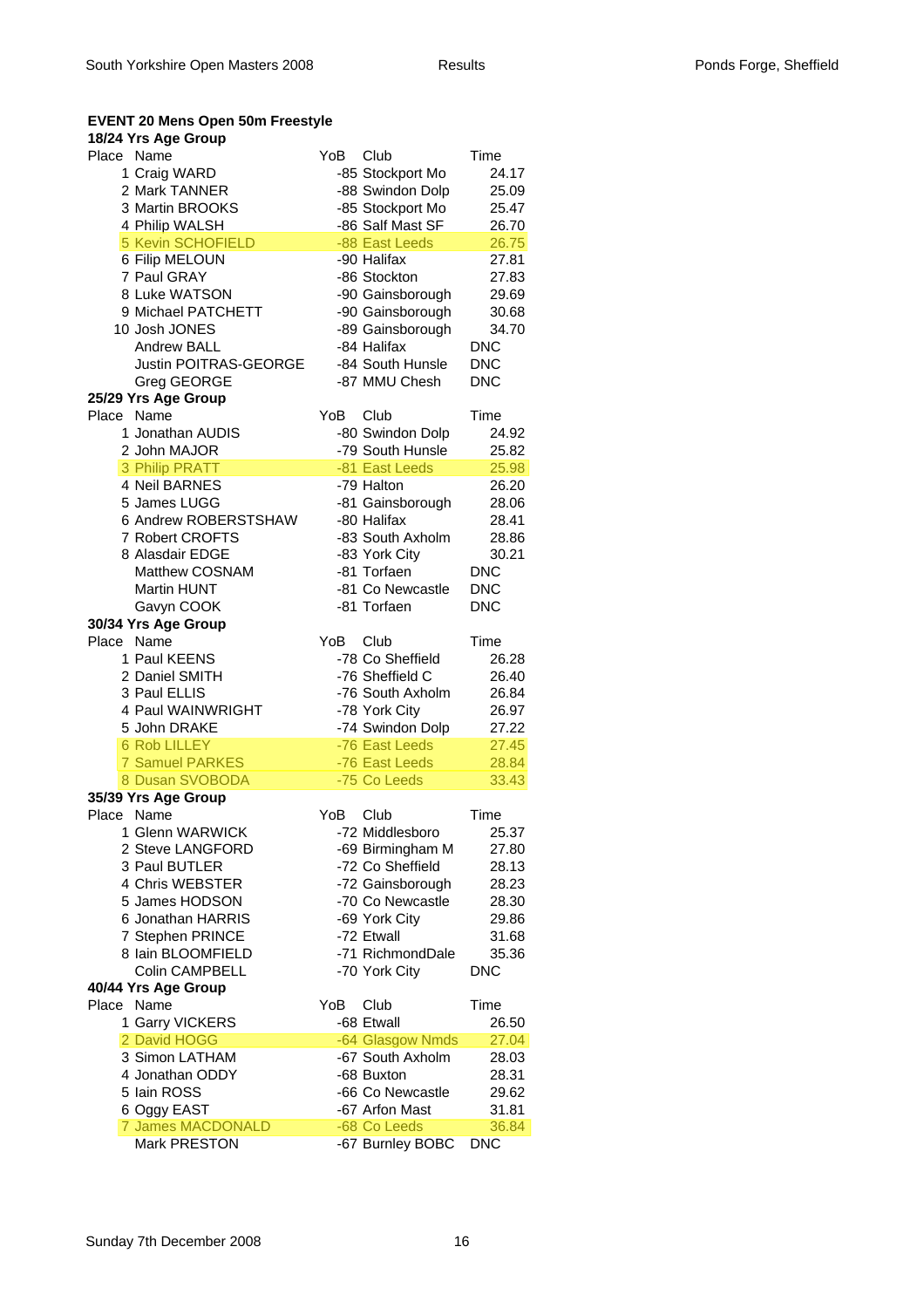| YoB.<br>Time<br>1 Rob LUCAS<br>-61 Hull Masters<br>26.70<br>2 Mark JONES<br>-60 Prescot<br>28.98<br>3 Arthur APLIN<br>-63 Co Newcastle<br>29.21<br>4 David SMITH<br>-61 Co Sheffield<br>30.04<br>5 Paul HARRISON<br>-59 RichmondDale<br>30.48<br><b>6 Bernard MACKRELL</b><br>-61 Co Leeds<br>30.68<br>7 Jari GODDARD<br>-63 Gainsborough<br>30.86<br>-59 NorthernWave<br>8 Edwin LACE<br>31.68<br>9 Kevin PERRETT<br>-60 Co Sheffield<br>37.10<br>50/54 Yrs Age Group<br>Place Name<br>YoB.<br>– Club<br>Time<br>1 Anthony GREENER<br>-58 Co Newcastle<br>28.72<br>2 Richard WOODALL<br>-55 Etwall<br>32.03<br>3 Malcolm CLARK<br>-56 Co Leeds<br>32.28<br>4 David CLARKE<br>-58 Marple<br>37.68<br>55/59 Yrs Age Group<br>Place Name<br>YoB<br>Club<br>Time<br>1 Peter ILES<br>-53 South Beds<br>30.35<br>2 Roy CROUCH<br>-50 York City<br>31.77<br>3 David WHYTE<br>-49 Erith & Dist<br>32.30<br>4 Tom OLDFIELD<br>-51 Co Sheffield<br>42.08<br>60/64 Yrs Age Group<br>Place Name<br>YoB<br>Club<br>Time<br>-48 Co Sheffield<br>1 Danny ROBERTS<br>33.52<br>2 Carl BUTLER<br>-44 RichmondDale<br>37.22<br>Robin OLDFIELD<br>-47 Market Har<br><b>DNC</b><br>65/69 Yrs Age Group<br>Place Name<br>YoB<br>Club<br>Time<br>-43 RichmondDale<br>1 D CHERRIMAN<br>32.74<br>70 Yrs/Over Age Group<br>Place Name<br>YoB.<br>Club<br>Time<br>1 Harry BARROW<br>-38 Huddersfield<br>35.15<br>2 John WARD<br>-37 Sheffield C<br>35.38<br>3 Dennis HARRISON<br>-37 Hull Masters<br>37.32<br><b>EVENT 21 Womens Open 100m Breaststroke</b><br>18/24 Yrs Age Group<br>Place Name<br>YoB<br>Club<br>Time<br>1 Sarah GERMAIN<br>-84 Co Newcastle<br>1:21.74<br>2 Alice LAWRENSON<br>-89 York City<br>1:25.85<br>3 Catriona GRIME<br>-86 Wear Valley<br>1:39.21<br>-85 MMU Chesh<br>Casey LEE<br>DNC<br>25/29 Yrs Age Group<br>Place Name<br>Club<br>YoB.<br>Time<br>1 Christine HAWKRIGG<br>-81 Co Derby<br>1:20.73<br>-82 Etwall<br>2 Kirstie DONALDSON<br>1:21.64<br><b>Suze CLARK</b><br>-81 Hull Masters<br><b>DNC</b><br>30/34 Yrs Age Group<br>Place Name<br>YoB<br>Time<br>Club<br>1 Lisa STANSBIE<br>-74 Ftwall<br>1:35.65<br><b>Esther ROWE</b><br>-74 Hull Masters<br><b>DNC</b><br>35/39 Yrs Age Group<br>Place Name<br>Club<br>YoB<br>Time<br>1 Sharon LOCK<br>-69 Melton M'bry<br>1:21.62<br>-70 UEA Norwich<br>2 Jo JOHNSON<br>1:28.19<br>-69 Bexley | 45/49 Yrs Age Group |      |            |
|--------------------------------------------------------------------------------------------------------------------------------------------------------------------------------------------------------------------------------------------------------------------------------------------------------------------------------------------------------------------------------------------------------------------------------------------------------------------------------------------------------------------------------------------------------------------------------------------------------------------------------------------------------------------------------------------------------------------------------------------------------------------------------------------------------------------------------------------------------------------------------------------------------------------------------------------------------------------------------------------------------------------------------------------------------------------------------------------------------------------------------------------------------------------------------------------------------------------------------------------------------------------------------------------------------------------------------------------------------------------------------------------------------------------------------------------------------------------------------------------------------------------------------------------------------------------------------------------------------------------------------------------------------------------------------------------------------------------------------------------------------------------------------------------------------------------------------------------------------------------------------------------------------------------------------------------------------------------------------------------------------------------------------------------------------------------------------------------------------------------------------------------------------------------------------------------------------------------------------------------------------------------------------------------------------------------------------------------------------|---------------------|------|------------|
|                                                                                                                                                                                                                                                                                                                                                                                                                                                                                                                                                                                                                                                                                                                                                                                                                                                                                                                                                                                                                                                                                                                                                                                                                                                                                                                                                                                                                                                                                                                                                                                                                                                                                                                                                                                                                                                                                                                                                                                                                                                                                                                                                                                                                                                                                                                                                        | Place Name          | Club |            |
|                                                                                                                                                                                                                                                                                                                                                                                                                                                                                                                                                                                                                                                                                                                                                                                                                                                                                                                                                                                                                                                                                                                                                                                                                                                                                                                                                                                                                                                                                                                                                                                                                                                                                                                                                                                                                                                                                                                                                                                                                                                                                                                                                                                                                                                                                                                                                        |                     |      |            |
|                                                                                                                                                                                                                                                                                                                                                                                                                                                                                                                                                                                                                                                                                                                                                                                                                                                                                                                                                                                                                                                                                                                                                                                                                                                                                                                                                                                                                                                                                                                                                                                                                                                                                                                                                                                                                                                                                                                                                                                                                                                                                                                                                                                                                                                                                                                                                        |                     |      |            |
|                                                                                                                                                                                                                                                                                                                                                                                                                                                                                                                                                                                                                                                                                                                                                                                                                                                                                                                                                                                                                                                                                                                                                                                                                                                                                                                                                                                                                                                                                                                                                                                                                                                                                                                                                                                                                                                                                                                                                                                                                                                                                                                                                                                                                                                                                                                                                        |                     |      |            |
|                                                                                                                                                                                                                                                                                                                                                                                                                                                                                                                                                                                                                                                                                                                                                                                                                                                                                                                                                                                                                                                                                                                                                                                                                                                                                                                                                                                                                                                                                                                                                                                                                                                                                                                                                                                                                                                                                                                                                                                                                                                                                                                                                                                                                                                                                                                                                        |                     |      |            |
|                                                                                                                                                                                                                                                                                                                                                                                                                                                                                                                                                                                                                                                                                                                                                                                                                                                                                                                                                                                                                                                                                                                                                                                                                                                                                                                                                                                                                                                                                                                                                                                                                                                                                                                                                                                                                                                                                                                                                                                                                                                                                                                                                                                                                                                                                                                                                        |                     |      |            |
|                                                                                                                                                                                                                                                                                                                                                                                                                                                                                                                                                                                                                                                                                                                                                                                                                                                                                                                                                                                                                                                                                                                                                                                                                                                                                                                                                                                                                                                                                                                                                                                                                                                                                                                                                                                                                                                                                                                                                                                                                                                                                                                                                                                                                                                                                                                                                        |                     |      |            |
|                                                                                                                                                                                                                                                                                                                                                                                                                                                                                                                                                                                                                                                                                                                                                                                                                                                                                                                                                                                                                                                                                                                                                                                                                                                                                                                                                                                                                                                                                                                                                                                                                                                                                                                                                                                                                                                                                                                                                                                                                                                                                                                                                                                                                                                                                                                                                        |                     |      |            |
|                                                                                                                                                                                                                                                                                                                                                                                                                                                                                                                                                                                                                                                                                                                                                                                                                                                                                                                                                                                                                                                                                                                                                                                                                                                                                                                                                                                                                                                                                                                                                                                                                                                                                                                                                                                                                                                                                                                                                                                                                                                                                                                                                                                                                                                                                                                                                        |                     |      |            |
|                                                                                                                                                                                                                                                                                                                                                                                                                                                                                                                                                                                                                                                                                                                                                                                                                                                                                                                                                                                                                                                                                                                                                                                                                                                                                                                                                                                                                                                                                                                                                                                                                                                                                                                                                                                                                                                                                                                                                                                                                                                                                                                                                                                                                                                                                                                                                        |                     |      |            |
|                                                                                                                                                                                                                                                                                                                                                                                                                                                                                                                                                                                                                                                                                                                                                                                                                                                                                                                                                                                                                                                                                                                                                                                                                                                                                                                                                                                                                                                                                                                                                                                                                                                                                                                                                                                                                                                                                                                                                                                                                                                                                                                                                                                                                                                                                                                                                        |                     |      |            |
|                                                                                                                                                                                                                                                                                                                                                                                                                                                                                                                                                                                                                                                                                                                                                                                                                                                                                                                                                                                                                                                                                                                                                                                                                                                                                                                                                                                                                                                                                                                                                                                                                                                                                                                                                                                                                                                                                                                                                                                                                                                                                                                                                                                                                                                                                                                                                        |                     |      |            |
|                                                                                                                                                                                                                                                                                                                                                                                                                                                                                                                                                                                                                                                                                                                                                                                                                                                                                                                                                                                                                                                                                                                                                                                                                                                                                                                                                                                                                                                                                                                                                                                                                                                                                                                                                                                                                                                                                                                                                                                                                                                                                                                                                                                                                                                                                                                                                        |                     |      |            |
|                                                                                                                                                                                                                                                                                                                                                                                                                                                                                                                                                                                                                                                                                                                                                                                                                                                                                                                                                                                                                                                                                                                                                                                                                                                                                                                                                                                                                                                                                                                                                                                                                                                                                                                                                                                                                                                                                                                                                                                                                                                                                                                                                                                                                                                                                                                                                        |                     |      |            |
|                                                                                                                                                                                                                                                                                                                                                                                                                                                                                                                                                                                                                                                                                                                                                                                                                                                                                                                                                                                                                                                                                                                                                                                                                                                                                                                                                                                                                                                                                                                                                                                                                                                                                                                                                                                                                                                                                                                                                                                                                                                                                                                                                                                                                                                                                                                                                        |                     |      |            |
|                                                                                                                                                                                                                                                                                                                                                                                                                                                                                                                                                                                                                                                                                                                                                                                                                                                                                                                                                                                                                                                                                                                                                                                                                                                                                                                                                                                                                                                                                                                                                                                                                                                                                                                                                                                                                                                                                                                                                                                                                                                                                                                                                                                                                                                                                                                                                        |                     |      |            |
|                                                                                                                                                                                                                                                                                                                                                                                                                                                                                                                                                                                                                                                                                                                                                                                                                                                                                                                                                                                                                                                                                                                                                                                                                                                                                                                                                                                                                                                                                                                                                                                                                                                                                                                                                                                                                                                                                                                                                                                                                                                                                                                                                                                                                                                                                                                                                        |                     |      |            |
|                                                                                                                                                                                                                                                                                                                                                                                                                                                                                                                                                                                                                                                                                                                                                                                                                                                                                                                                                                                                                                                                                                                                                                                                                                                                                                                                                                                                                                                                                                                                                                                                                                                                                                                                                                                                                                                                                                                                                                                                                                                                                                                                                                                                                                                                                                                                                        |                     |      |            |
|                                                                                                                                                                                                                                                                                                                                                                                                                                                                                                                                                                                                                                                                                                                                                                                                                                                                                                                                                                                                                                                                                                                                                                                                                                                                                                                                                                                                                                                                                                                                                                                                                                                                                                                                                                                                                                                                                                                                                                                                                                                                                                                                                                                                                                                                                                                                                        |                     |      |            |
|                                                                                                                                                                                                                                                                                                                                                                                                                                                                                                                                                                                                                                                                                                                                                                                                                                                                                                                                                                                                                                                                                                                                                                                                                                                                                                                                                                                                                                                                                                                                                                                                                                                                                                                                                                                                                                                                                                                                                                                                                                                                                                                                                                                                                                                                                                                                                        |                     |      |            |
|                                                                                                                                                                                                                                                                                                                                                                                                                                                                                                                                                                                                                                                                                                                                                                                                                                                                                                                                                                                                                                                                                                                                                                                                                                                                                                                                                                                                                                                                                                                                                                                                                                                                                                                                                                                                                                                                                                                                                                                                                                                                                                                                                                                                                                                                                                                                                        |                     |      |            |
|                                                                                                                                                                                                                                                                                                                                                                                                                                                                                                                                                                                                                                                                                                                                                                                                                                                                                                                                                                                                                                                                                                                                                                                                                                                                                                                                                                                                                                                                                                                                                                                                                                                                                                                                                                                                                                                                                                                                                                                                                                                                                                                                                                                                                                                                                                                                                        |                     |      |            |
|                                                                                                                                                                                                                                                                                                                                                                                                                                                                                                                                                                                                                                                                                                                                                                                                                                                                                                                                                                                                                                                                                                                                                                                                                                                                                                                                                                                                                                                                                                                                                                                                                                                                                                                                                                                                                                                                                                                                                                                                                                                                                                                                                                                                                                                                                                                                                        |                     |      |            |
|                                                                                                                                                                                                                                                                                                                                                                                                                                                                                                                                                                                                                                                                                                                                                                                                                                                                                                                                                                                                                                                                                                                                                                                                                                                                                                                                                                                                                                                                                                                                                                                                                                                                                                                                                                                                                                                                                                                                                                                                                                                                                                                                                                                                                                                                                                                                                        |                     |      |            |
|                                                                                                                                                                                                                                                                                                                                                                                                                                                                                                                                                                                                                                                                                                                                                                                                                                                                                                                                                                                                                                                                                                                                                                                                                                                                                                                                                                                                                                                                                                                                                                                                                                                                                                                                                                                                                                                                                                                                                                                                                                                                                                                                                                                                                                                                                                                                                        |                     |      |            |
|                                                                                                                                                                                                                                                                                                                                                                                                                                                                                                                                                                                                                                                                                                                                                                                                                                                                                                                                                                                                                                                                                                                                                                                                                                                                                                                                                                                                                                                                                                                                                                                                                                                                                                                                                                                                                                                                                                                                                                                                                                                                                                                                                                                                                                                                                                                                                        |                     |      |            |
|                                                                                                                                                                                                                                                                                                                                                                                                                                                                                                                                                                                                                                                                                                                                                                                                                                                                                                                                                                                                                                                                                                                                                                                                                                                                                                                                                                                                                                                                                                                                                                                                                                                                                                                                                                                                                                                                                                                                                                                                                                                                                                                                                                                                                                                                                                                                                        |                     |      |            |
|                                                                                                                                                                                                                                                                                                                                                                                                                                                                                                                                                                                                                                                                                                                                                                                                                                                                                                                                                                                                                                                                                                                                                                                                                                                                                                                                                                                                                                                                                                                                                                                                                                                                                                                                                                                                                                                                                                                                                                                                                                                                                                                                                                                                                                                                                                                                                        |                     |      |            |
|                                                                                                                                                                                                                                                                                                                                                                                                                                                                                                                                                                                                                                                                                                                                                                                                                                                                                                                                                                                                                                                                                                                                                                                                                                                                                                                                                                                                                                                                                                                                                                                                                                                                                                                                                                                                                                                                                                                                                                                                                                                                                                                                                                                                                                                                                                                                                        |                     |      |            |
|                                                                                                                                                                                                                                                                                                                                                                                                                                                                                                                                                                                                                                                                                                                                                                                                                                                                                                                                                                                                                                                                                                                                                                                                                                                                                                                                                                                                                                                                                                                                                                                                                                                                                                                                                                                                                                                                                                                                                                                                                                                                                                                                                                                                                                                                                                                                                        |                     |      |            |
|                                                                                                                                                                                                                                                                                                                                                                                                                                                                                                                                                                                                                                                                                                                                                                                                                                                                                                                                                                                                                                                                                                                                                                                                                                                                                                                                                                                                                                                                                                                                                                                                                                                                                                                                                                                                                                                                                                                                                                                                                                                                                                                                                                                                                                                                                                                                                        |                     |      |            |
|                                                                                                                                                                                                                                                                                                                                                                                                                                                                                                                                                                                                                                                                                                                                                                                                                                                                                                                                                                                                                                                                                                                                                                                                                                                                                                                                                                                                                                                                                                                                                                                                                                                                                                                                                                                                                                                                                                                                                                                                                                                                                                                                                                                                                                                                                                                                                        |                     |      |            |
|                                                                                                                                                                                                                                                                                                                                                                                                                                                                                                                                                                                                                                                                                                                                                                                                                                                                                                                                                                                                                                                                                                                                                                                                                                                                                                                                                                                                                                                                                                                                                                                                                                                                                                                                                                                                                                                                                                                                                                                                                                                                                                                                                                                                                                                                                                                                                        |                     |      |            |
|                                                                                                                                                                                                                                                                                                                                                                                                                                                                                                                                                                                                                                                                                                                                                                                                                                                                                                                                                                                                                                                                                                                                                                                                                                                                                                                                                                                                                                                                                                                                                                                                                                                                                                                                                                                                                                                                                                                                                                                                                                                                                                                                                                                                                                                                                                                                                        |                     |      |            |
|                                                                                                                                                                                                                                                                                                                                                                                                                                                                                                                                                                                                                                                                                                                                                                                                                                                                                                                                                                                                                                                                                                                                                                                                                                                                                                                                                                                                                                                                                                                                                                                                                                                                                                                                                                                                                                                                                                                                                                                                                                                                                                                                                                                                                                                                                                                                                        |                     |      |            |
|                                                                                                                                                                                                                                                                                                                                                                                                                                                                                                                                                                                                                                                                                                                                                                                                                                                                                                                                                                                                                                                                                                                                                                                                                                                                                                                                                                                                                                                                                                                                                                                                                                                                                                                                                                                                                                                                                                                                                                                                                                                                                                                                                                                                                                                                                                                                                        |                     |      |            |
|                                                                                                                                                                                                                                                                                                                                                                                                                                                                                                                                                                                                                                                                                                                                                                                                                                                                                                                                                                                                                                                                                                                                                                                                                                                                                                                                                                                                                                                                                                                                                                                                                                                                                                                                                                                                                                                                                                                                                                                                                                                                                                                                                                                                                                                                                                                                                        |                     |      |            |
|                                                                                                                                                                                                                                                                                                                                                                                                                                                                                                                                                                                                                                                                                                                                                                                                                                                                                                                                                                                                                                                                                                                                                                                                                                                                                                                                                                                                                                                                                                                                                                                                                                                                                                                                                                                                                                                                                                                                                                                                                                                                                                                                                                                                                                                                                                                                                        |                     |      |            |
|                                                                                                                                                                                                                                                                                                                                                                                                                                                                                                                                                                                                                                                                                                                                                                                                                                                                                                                                                                                                                                                                                                                                                                                                                                                                                                                                                                                                                                                                                                                                                                                                                                                                                                                                                                                                                                                                                                                                                                                                                                                                                                                                                                                                                                                                                                                                                        |                     |      |            |
|                                                                                                                                                                                                                                                                                                                                                                                                                                                                                                                                                                                                                                                                                                                                                                                                                                                                                                                                                                                                                                                                                                                                                                                                                                                                                                                                                                                                                                                                                                                                                                                                                                                                                                                                                                                                                                                                                                                                                                                                                                                                                                                                                                                                                                                                                                                                                        |                     |      |            |
|                                                                                                                                                                                                                                                                                                                                                                                                                                                                                                                                                                                                                                                                                                                                                                                                                                                                                                                                                                                                                                                                                                                                                                                                                                                                                                                                                                                                                                                                                                                                                                                                                                                                                                                                                                                                                                                                                                                                                                                                                                                                                                                                                                                                                                                                                                                                                        |                     |      |            |
|                                                                                                                                                                                                                                                                                                                                                                                                                                                                                                                                                                                                                                                                                                                                                                                                                                                                                                                                                                                                                                                                                                                                                                                                                                                                                                                                                                                                                                                                                                                                                                                                                                                                                                                                                                                                                                                                                                                                                                                                                                                                                                                                                                                                                                                                                                                                                        |                     |      |            |
|                                                                                                                                                                                                                                                                                                                                                                                                                                                                                                                                                                                                                                                                                                                                                                                                                                                                                                                                                                                                                                                                                                                                                                                                                                                                                                                                                                                                                                                                                                                                                                                                                                                                                                                                                                                                                                                                                                                                                                                                                                                                                                                                                                                                                                                                                                                                                        |                     |      |            |
|                                                                                                                                                                                                                                                                                                                                                                                                                                                                                                                                                                                                                                                                                                                                                                                                                                                                                                                                                                                                                                                                                                                                                                                                                                                                                                                                                                                                                                                                                                                                                                                                                                                                                                                                                                                                                                                                                                                                                                                                                                                                                                                                                                                                                                                                                                                                                        |                     |      |            |
|                                                                                                                                                                                                                                                                                                                                                                                                                                                                                                                                                                                                                                                                                                                                                                                                                                                                                                                                                                                                                                                                                                                                                                                                                                                                                                                                                                                                                                                                                                                                                                                                                                                                                                                                                                                                                                                                                                                                                                                                                                                                                                                                                                                                                                                                                                                                                        |                     |      |            |
|                                                                                                                                                                                                                                                                                                                                                                                                                                                                                                                                                                                                                                                                                                                                                                                                                                                                                                                                                                                                                                                                                                                                                                                                                                                                                                                                                                                                                                                                                                                                                                                                                                                                                                                                                                                                                                                                                                                                                                                                                                                                                                                                                                                                                                                                                                                                                        |                     |      |            |
|                                                                                                                                                                                                                                                                                                                                                                                                                                                                                                                                                                                                                                                                                                                                                                                                                                                                                                                                                                                                                                                                                                                                                                                                                                                                                                                                                                                                                                                                                                                                                                                                                                                                                                                                                                                                                                                                                                                                                                                                                                                                                                                                                                                                                                                                                                                                                        |                     |      |            |
|                                                                                                                                                                                                                                                                                                                                                                                                                                                                                                                                                                                                                                                                                                                                                                                                                                                                                                                                                                                                                                                                                                                                                                                                                                                                                                                                                                                                                                                                                                                                                                                                                                                                                                                                                                                                                                                                                                                                                                                                                                                                                                                                                                                                                                                                                                                                                        |                     |      |            |
|                                                                                                                                                                                                                                                                                                                                                                                                                                                                                                                                                                                                                                                                                                                                                                                                                                                                                                                                                                                                                                                                                                                                                                                                                                                                                                                                                                                                                                                                                                                                                                                                                                                                                                                                                                                                                                                                                                                                                                                                                                                                                                                                                                                                                                                                                                                                                        |                     |      |            |
|                                                                                                                                                                                                                                                                                                                                                                                                                                                                                                                                                                                                                                                                                                                                                                                                                                                                                                                                                                                                                                                                                                                                                                                                                                                                                                                                                                                                                                                                                                                                                                                                                                                                                                                                                                                                                                                                                                                                                                                                                                                                                                                                                                                                                                                                                                                                                        |                     |      |            |
|                                                                                                                                                                                                                                                                                                                                                                                                                                                                                                                                                                                                                                                                                                                                                                                                                                                                                                                                                                                                                                                                                                                                                                                                                                                                                                                                                                                                                                                                                                                                                                                                                                                                                                                                                                                                                                                                                                                                                                                                                                                                                                                                                                                                                                                                                                                                                        |                     |      |            |
|                                                                                                                                                                                                                                                                                                                                                                                                                                                                                                                                                                                                                                                                                                                                                                                                                                                                                                                                                                                                                                                                                                                                                                                                                                                                                                                                                                                                                                                                                                                                                                                                                                                                                                                                                                                                                                                                                                                                                                                                                                                                                                                                                                                                                                                                                                                                                        |                     |      |            |
|                                                                                                                                                                                                                                                                                                                                                                                                                                                                                                                                                                                                                                                                                                                                                                                                                                                                                                                                                                                                                                                                                                                                                                                                                                                                                                                                                                                                                                                                                                                                                                                                                                                                                                                                                                                                                                                                                                                                                                                                                                                                                                                                                                                                                                                                                                                                                        |                     |      |            |
|                                                                                                                                                                                                                                                                                                                                                                                                                                                                                                                                                                                                                                                                                                                                                                                                                                                                                                                                                                                                                                                                                                                                                                                                                                                                                                                                                                                                                                                                                                                                                                                                                                                                                                                                                                                                                                                                                                                                                                                                                                                                                                                                                                                                                                                                                                                                                        |                     |      |            |
|                                                                                                                                                                                                                                                                                                                                                                                                                                                                                                                                                                                                                                                                                                                                                                                                                                                                                                                                                                                                                                                                                                                                                                                                                                                                                                                                                                                                                                                                                                                                                                                                                                                                                                                                                                                                                                                                                                                                                                                                                                                                                                                                                                                                                                                                                                                                                        |                     |      |            |
|                                                                                                                                                                                                                                                                                                                                                                                                                                                                                                                                                                                                                                                                                                                                                                                                                                                                                                                                                                                                                                                                                                                                                                                                                                                                                                                                                                                                                                                                                                                                                                                                                                                                                                                                                                                                                                                                                                                                                                                                                                                                                                                                                                                                                                                                                                                                                        | Claire PALFREY      |      | <b>DNC</b> |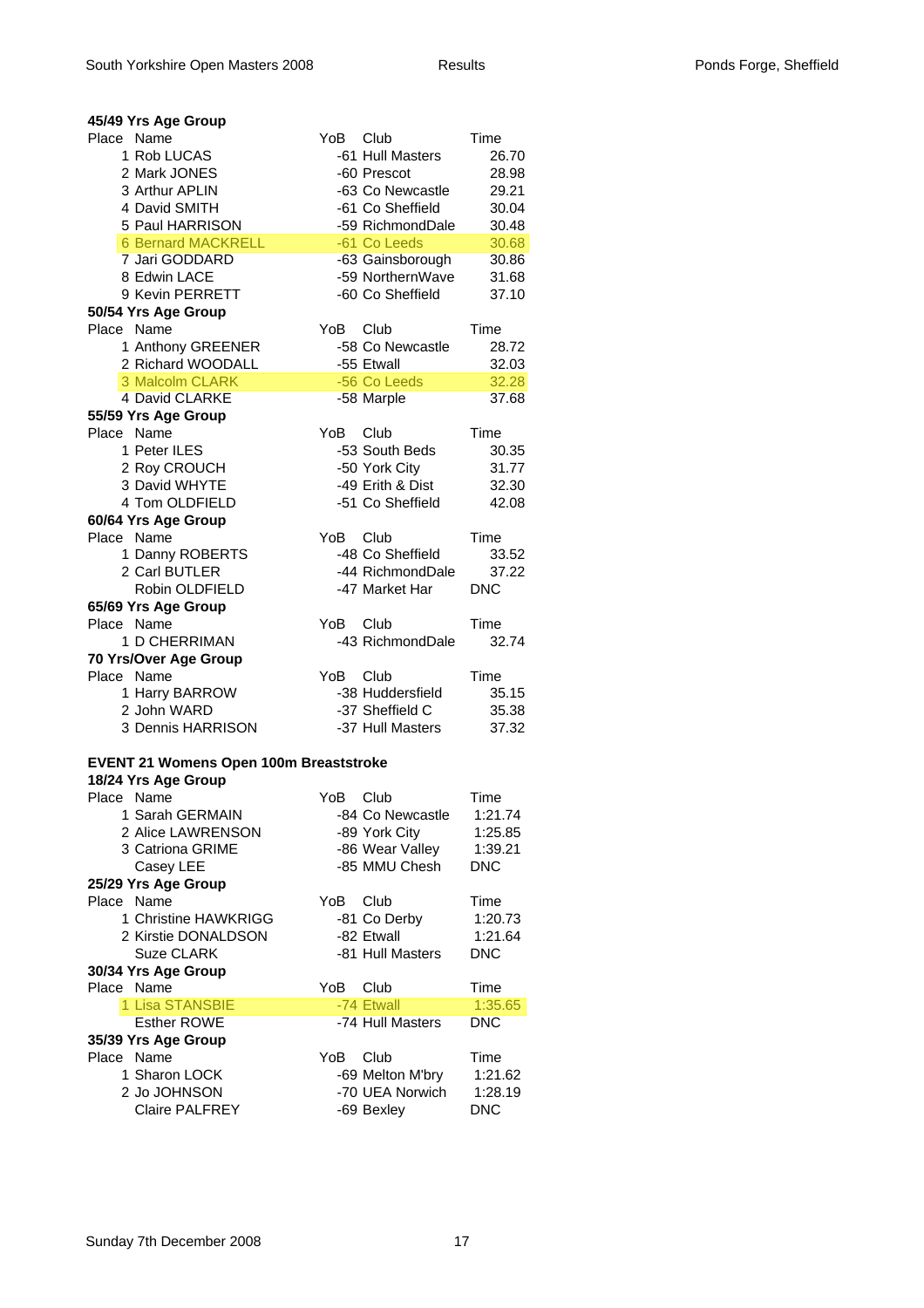| 40/44 Yrs Age Group                  |          |                                |                    |
|--------------------------------------|----------|--------------------------------|--------------------|
| Place Name                           | YoB      | Club                           | Time               |
| 1 Jackie BUXTON                      |          | -65 South Axholm               | 1:29.43            |
| 2 Sarah BRANDRICK                    |          | -68 Co Derby                   | 1:32.14            |
| <b>Heidy ARNOT</b>                   |          | -67 Cardiff Mast               | <b>DNC</b>         |
| Anne SNOWDON                         |          | -65 Sheffield C                | <b>DNC</b>         |
| Louise MORRIS                        |          | -68 Middlesboro                | <b>DNC</b>         |
| 45/49 Yrs Age Group                  |          |                                |                    |
| Place Name                           | YoB.     | Club                           | Time               |
| 1 Joanna SMITH                       |          | -63 Market Har                 | 1:38.22            |
| 2 Lorraine MORLEY                    |          | -63 Market Har                 | 1:43.50            |
| 3 Janet BRIGGS                       |          | -59 Etwall                     | 1:43.70            |
| 4 Jane MUGGLETON                     |          | -61 Sheffield C                | 1:45.28            |
| 50/54 Yrs Age Group                  |          |                                |                    |
| Place Name                           | YoB Club |                                | Time               |
| 1 Sally SHIELDS                      |          | -54 Bo Kirklees                | 1:30.81            |
| 55/59 Yrs Age Group                  |          |                                |                    |
| Place Name                           | YoB.     | Club                           | Time               |
| 1 Jennifer MERRITT                   |          | -51 Spondon                    | 1:27.50            |
| 2 Jackie HUGHES                      |          | -53 Lindum Mink                | 1:38.90            |
|                                      |          |                                |                    |
| 65/69 Yrs Age Group<br>Place Name    | YoB      | Club                           | Time               |
| 1 Georgie HAMILTON                   |          |                                | 1:49.79            |
|                                      |          | -43 Barnet Copt                |                    |
| 70 Yrs/Over Age Group<br>Place Name  | YoB      | Club                           | Time               |
| 1 Pauline BRAND                      |          | -33 Gainsborough               | 2:58.94            |
|                                      |          |                                |                    |
| EVENT 22 Mens Open 100m Breaststroke |          |                                |                    |
| 25/29 Yrs Age Group                  |          |                                |                    |
| Place Name                           | YoB      | Club                           | Time               |
|                                      |          |                                |                    |
| 1 Graham ASBURY                      |          | -81 York City                  | 1:09.20            |
| 2 Peter SMITH                        |          | -80 Co Leeds                   | 1:12.69            |
| 3 Robert CROFTS                      |          | -83 South Axholm               | 1:31.05            |
| Martin SMITH                         |          | -82 NorthernWave               | <b>DNC</b>         |
| <b>Martin HUNT</b>                   |          | -81 Co Newcastle               | <b>DNC</b>         |
| <b>Nick VALENTINE</b>                |          | -81 Co Newcastle               | <b>DNC</b>         |
| 30/34 Yrs Age Group                  |          |                                |                    |
| Place Name                           | YoB      | Club                           | Time               |
| 1 Andi MANLEY                        |          | -77 Swindon Dolp               | 1:07.63            |
| 2 Marc BEST                          |          | -78 Stockton                   | 1:11.99            |
| 3 Dominic JOHNSTON                   |          | -77 Gates & Whick              | 1:18.15            |
| 4 Jonathan LEECH                     |          | -76 Co Sheffield               | 1:18.57            |
| 35/39 Yrs Age Group                  |          |                                |                    |
| Place Name                           | YoB      | Club                           | Time               |
| <b>Steve MORRIS</b>                  |          | -72 Gainsborough               | <b>DNC</b>         |
| 40/44 Yrs Age Group                  |          |                                |                    |
| Place Name                           | YoB      | Club                           | Time               |
| 1 Andrew CARR                        |          | -66 Cleethorpes                | 1:13.06            |
| 2 Ian HARRIS                         |          | -66 Co Leeds                   | 1:14.59            |
| 3 Anthony CLARK                      |          | -65 Swindon Dolp               | 1:14.83            |
| 4 David MASSEY                       |          | -67 Stalybridge                | 1:19.57            |
| 5 Mark JOHNSON                       |          | -68 Grimsby Sant               | 1:20.53            |
| 6 Iain ROSS                          |          | -66 Co Newcastle               | 1:22.92            |
| <b>7 Keith SPENCE</b>                |          | -66 Co Milton K                | 1:30.15            |
| Mark PRESTON                         |          | -67 Burnley BOBC               | <b>DNC</b>         |
| Peter JACKSON                        |          | -66 Co Leeds                   | <b>DNC</b>         |
| 45/49 Yrs Age Group                  |          |                                |                    |
| Place Name                           | YoB      | Club                           | Time               |
| 1 Kevan BROWN<br>2 Mark JONES        |          | -60 Bo Kirklees<br>-60 Prescot | 1:19.35<br>1:23.30 |

#### Sunday 7th December 2008 18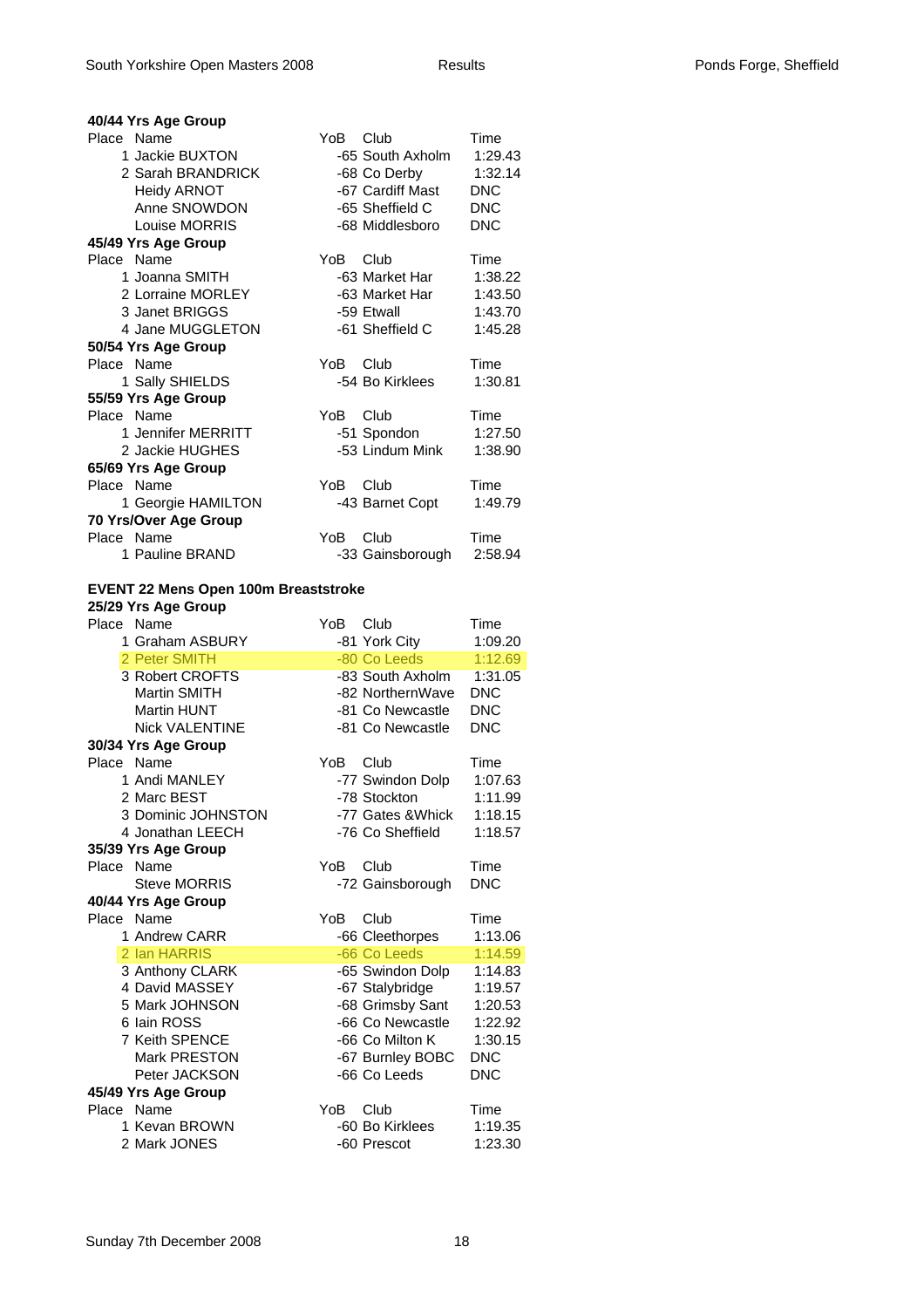| 50/54 Yrs Age Group               |          |                  |            |
|-----------------------------------|----------|------------------|------------|
| Place Name                        | YoB      | Club             | Time       |
| 1 Robert STEEL                    |          | -57 Nottingham   | 1:22.77    |
| 2 Jim HUNT                        |          | -58 Birmingham M | 1:30.80    |
| 55/59 Yrs Age Group               |          |                  |            |
| Place Name                        | YoB      | Club             | Time       |
| 1 Thomas KELLEHER                 |          | -49 Howe Br'ge M | 1:23.79    |
| 2 Godfrey GREEN                   |          | -49 Gainsborough | 1:29.23    |
| 60/64 Yrs Age Group<br>Place Name | YoB.     | Club             | Time       |
| 1 Christopher TRUEMAN             |          | -47 UEA Norwich  | 1:39.76    |
| 65/69 Yrs Age Group               |          |                  |            |
| Place Name                        | YoB.     | Club             | Time       |
| 1 Keith INGRAM                    |          | -40 Birmingham M | 1:27.41    |
| 70 Yrs/Over Age Group             |          |                  |            |
| Place Name                        | YoB      | Club             | Time       |
| 1 Bill MOORE                      |          | -37 Halifax      | 1:38.30    |
| Colin KNOWLES                     |          | -34 Cardiff Mast | <b>DNC</b> |
|                                   |          |                  |            |
| EVENT 23 Womens Open 100m IM      |          |                  |            |
| 18/24 Yrs Age Group               |          |                  |            |
| Place Name                        | YoB      | Club             | Time       |
| 1 Alison PENNELL                  |          | -89 South Axholm | 1:13.06    |
| 2 Kate MCCORMACK                  |          | -89 UEA Norwich  | 1:24.40    |
| <b>Christine KEANE</b>            |          | -86 Halton       | <b>DNC</b> |
| Loren ALLEN                       |          | -86 UEA Norwich  | <b>DNC</b> |
| Gemma ALLEN                       |          | -88 UEA Norwich  | <b>DNC</b> |
| Sarah DICKINSON                   |          | -88 MMU Chesh    | <b>DNC</b> |
| 25/29 Yrs Age Group               |          |                  |            |
| Place Name                        | YoB      | Club             | Time       |
| 1 Samantha GARRISON               |          | -81 Gainsborough | 1:16.44    |
| 2 Helen WEST                      |          | -79 Grimsby Sant | 1:18.38    |
| 3 Suze CLARK                      |          | -81 Hull Masters | 1:19.57    |
| Lisa POOLE                        |          | -83 Co Sheffield | DQ-ST      |
| 30/34 Yrs Age Group               |          |                  |            |
| Place Name                        | YoB      | Club             | Time       |
| 1 Esther ROWE                     |          | -74 Hull Masters | 1:27.00    |
| Lisa STANSBIE                     |          | -74 Etwall       | <b>DNC</b> |
| Sharna KING                       |          | -75 Swindon Dolp | <b>DNC</b> |
| 35/39 Yrs Age Group               |          |                  |            |
| Place Name                        | YoB Club |                  | Time       |
| 1 Jacqui GRAHAM                   |          | -72 Etwall       | 1:16.44    |
| 2 Jo JOHNSON                      |          | -70 UEA Norwich  | 1:21.83    |
| 3 Giovanna BERTOLDI               |          | -70 UEA Norwich  | 1:22.47    |
| Dawn DOUGHTY                      |          | -71 Gainsborough | <b>DNC</b> |
| 40/44 Yrs Age Group<br>Place Name | YoB      | Club             | Time       |
| 1 Jackie BUXTON                   |          | -65 South Axholm | 1:19.76    |
| 2 Anne SNOWDON                    |          | -65 Sheffield C  | 1:26.32    |
| 45/49 Yrs Age Group               |          |                  |            |
| Place Name                        | YoB      | Club             | Time       |
| 1 Carolyn RILEY                   |          | -61 Cleethorpes  | 1:20.53    |
| 2 Carolyn IRVINE                  |          | -63 Bo Kirklees  | 1:22.18    |
| 3 Jane MUGGLETON                  |          | -61 Sheffield C  | 1:39.76    |
| 4 Dawn BOTTOMS                    |          | -61 Gainsborough | 1:57.27    |
| Lorraine MORLEY                   |          | -63 Market Har   | <b>DNC</b> |
| <b>Julie BENNETT</b>              |          | -62 Co Leeds     | <b>DNC</b> |
| 50/54 Yrs Age Group               |          |                  |            |
| Place Name                        | YoB.     | Club             | Time       |
| 1 Lesley ZIMMERMAN                |          | -58 Hull Masters | 1:23.68    |
| 2 Sally MACALISTER                |          | -58 Aireborough  | 1:52.88    |
| Ruth LOWE                         |          | -57 Etwall       | <b>DNC</b> |
|                                   |          |                  |            |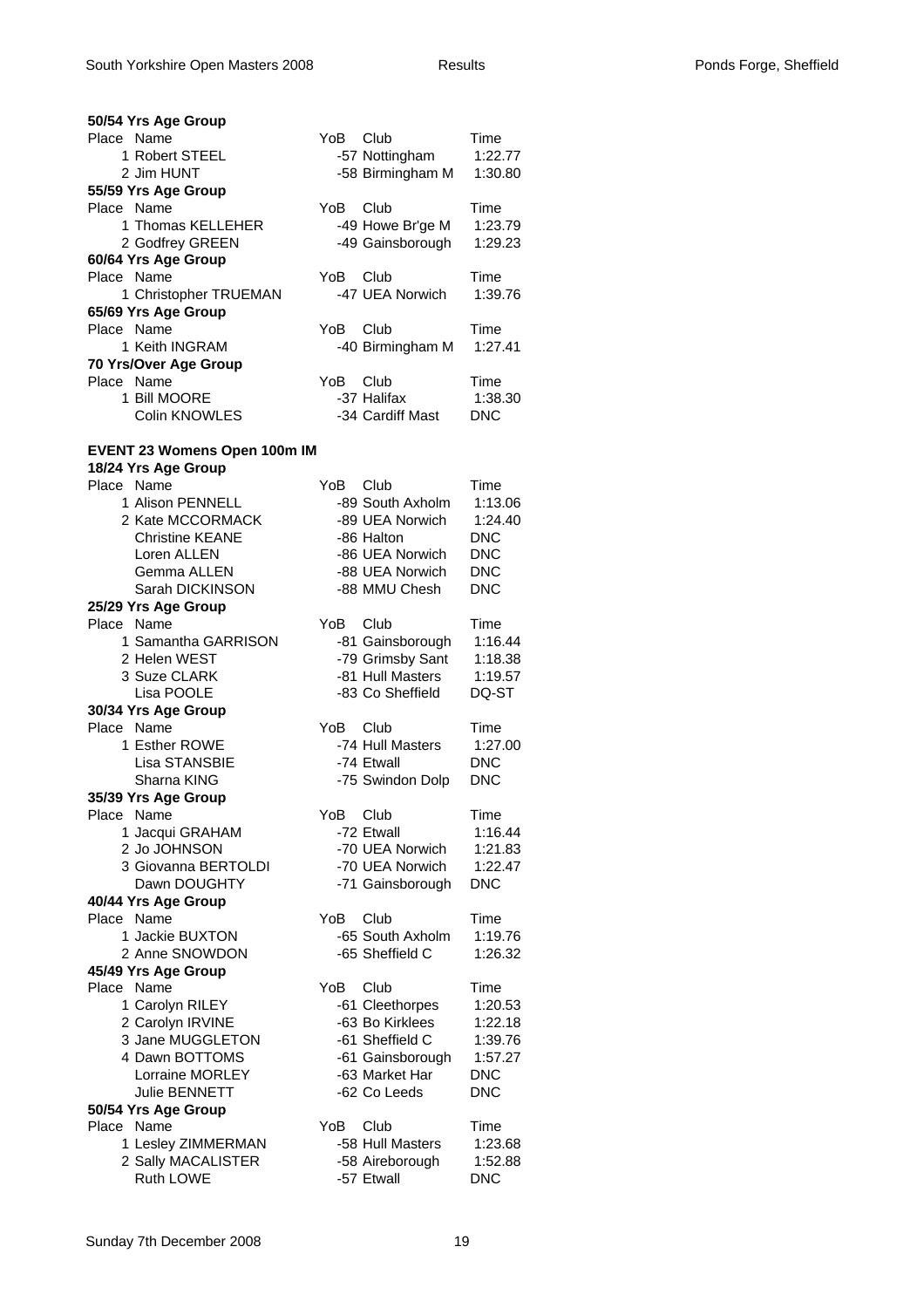| 55/59 Yrs Age Group        |                                |  |
|----------------------------|--------------------------------|--|
| Place Name                 | YoB.<br>Club<br>Time           |  |
| 1 Jackie HUGHES            | -53 Lindum Mink<br>1:44.54     |  |
| 60/64 Yrs Age Group        |                                |  |
| Place Name                 | YoB<br>Club<br>Time            |  |
| Nina SAVORY                | <b>DNC</b><br>-45 Boston       |  |
| 65/69 Yrs Age Group        |                                |  |
| Place Name                 | YoB<br>Club<br>Time            |  |
| 1 Georgie HAMILTON         | 1:41.05<br>-43 Barnet Copt     |  |
|                            |                                |  |
| EVENT 24 Mens Open 100m IM |                                |  |
| 18/24 Yrs Age Group        |                                |  |
| Place Name                 | YoB<br>Club<br>Time            |  |
| 1 Michael PATCHETT         | 1:23.74<br>-90 Gainsborough    |  |
| Greg GEORGE                | -87 MMU Chesh<br><b>DNC</b>    |  |
| <b>Andrew BALL</b>         | -84 Halifax<br><b>DNC</b>      |  |
| 25/29 Yrs Age Group        |                                |  |
| Place Name                 | YoB<br>Club<br>Time            |  |
| 1 Robert CROFTS            | -83 South Axholm<br>1:24.49    |  |
| Andrew ROBERSTSHAW         | -80 Halifax<br><b>DNC</b>      |  |
| 30/34 Yrs Age Group        |                                |  |
| Place Name                 | YoB<br>Club<br>Time            |  |
| 1 Paul ELLIS               | -76 South Axholm<br>1:07.31    |  |
| 2 Tim GLEESON              | -74 Co Sheffield<br>1:10.34    |  |
| 3 Michael VICKERS          | -76 Wear Valley<br>1:11.03     |  |
| Chris ROLLE                | -74 Etwall<br><b>DNC</b>       |  |
| Daniel FORSTER             | <b>DNC</b><br>-75 Ather & Leig |  |
| 35/39 Yrs Age Group        |                                |  |
| Place Name                 | YoB.<br>Club<br>Time           |  |
| 1 Glenn WARWICK            | -72 Middlesboro<br>1:04.01     |  |
| 2 Jason COLDINGLEY         | -72 Arfon Mast<br>1:34.94      |  |
| <b>Steven HORNER</b>       | -72 Eston<br><b>DNC</b>        |  |
| 40/44 Yrs Age Group        |                                |  |
|                            |                                |  |
|                            |                                |  |
| Place Name                 | YoB<br>Club<br>Time            |  |
| 1 Garry VICKERS            | -68 Etwall<br>1:09.26          |  |
| 2 Terry LEE                | -64 Wear Valley<br>1:14.02     |  |
| 3 Simon LATHAM             | -67 South Axholm<br>1:14.10    |  |
| 4 Oggy EAST                | -67 Arfon Mast<br>1:32.64      |  |
| Stuart HOYLE               | <b>DNC</b><br>-66 Co Leeds     |  |
| Mark PRESTON               | <b>DNC</b><br>-67 Burnley BOBC |  |
| 45/49 Yrs Age Group        |                                |  |
| Place Name                 | Club<br>YoB<br>Time            |  |
| 1 Steve ALLEN              | -60 Hull Masters<br>1:11.44    |  |
| 2 Mark JONES               | -60 Prescot<br>1:12.66         |  |
| 3 Edwin LACE               | -59 NorthernWave<br>1:23.14    |  |
| <b>Graham MARKHAM</b>      | <b>DNC</b><br>-60 Army Swim    |  |
| Michael SLOAN              | -59 Gainsborough<br><b>DNC</b> |  |
| <b>Kevin PERRETT</b>       | -60 Co Sheffield<br><b>DNF</b> |  |
| 50/54 Yrs Age Group        |                                |  |
| Place Name                 | YoB<br>Club<br>Time            |  |
| 1 Kevin DEVINE             | -57 RichmondDale<br>1:25.42    |  |
| Stephen URWIN              | -57 Newburn<br><b>DNC</b>      |  |
| Paul ORMEROD               | -58 Bo Kirklees<br><b>DNC</b>  |  |
| 55/59 Yrs Age Group        |                                |  |
| Place Name                 | YoB<br>Club<br>Time            |  |
| 1 Godfrey GREEN            | 1:28.81<br>-49 Gainsborough    |  |
| 60/64 Yrs Age Group        |                                |  |
| Place Name                 | YoB<br>Club<br>Time            |  |
| 1 Carl BUTLER              | -44 RichmondDale<br>1:30.25    |  |
| 2 Christopher TRUEMAN      | -47 UEA Norwich<br>1:35.54     |  |
| 3 Phil JOHNSTON            | -48 Gates & Whick<br>1:51.61   |  |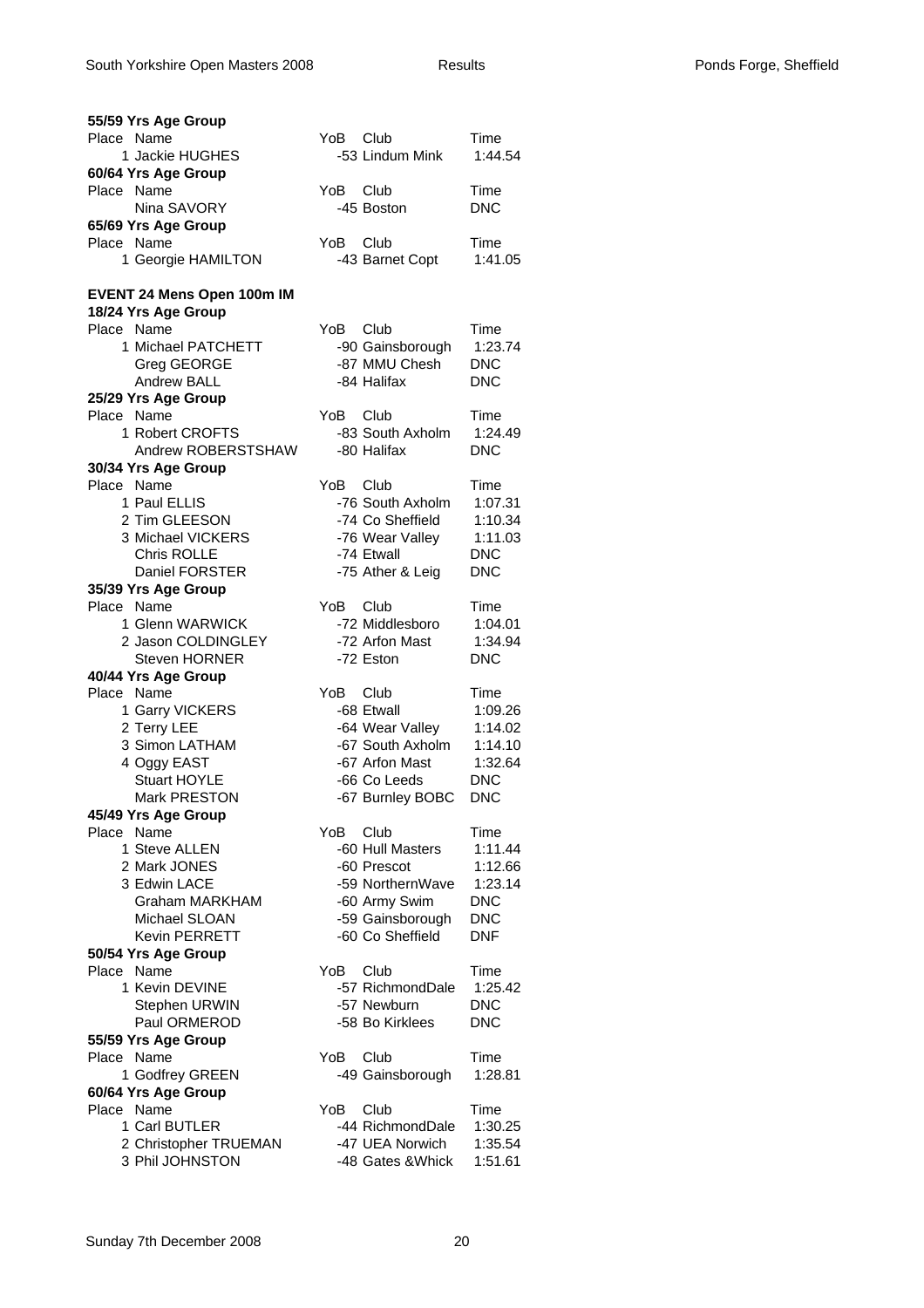| 70 Yrs/Over Age Group                      |      |                  |            |
|--------------------------------------------|------|------------------|------------|
| Place Name                                 | YoB. | Club             | Time       |
| 1 Bill MOORE                               |      | -37 Halifax      | 1:40.55    |
|                                            |      |                  |            |
| <b>EVENT 25 Womens Open 100m Freestyle</b> |      |                  |            |
| 18/24 Yrs Age Group                        |      |                  |            |
| Place Name                                 | YoB  | Club             | Time       |
| 1 Alison PENNELL                           |      | -89 South Axholm | 59.73      |
| 2 Louise WILLIAMS                          |      | -89 Halesowen    | 1:01.48    |
| 3 Loren ALLEN                              |      | -86 UEA Norwich  | 1:04.41    |
| 4 Sarah LIVESEY                            |      | -86 Co Sheffield | 1:05.90    |
| 5 Gemma ALLEN                              |      | -88 UEA Norwich  | 1:09.56    |
| 6 Kimberley CLARKSON                       |      | -84 Hull Masters | 1:10.91    |
| <b>7 Catherine REED</b>                    |      | -85 Co Leeds     | 1:11.08    |
| 8 Sarah CLARK                              |      | -87 Hull Masters | 1:16.41    |
| Sarah DICKINSON                            |      | -88 MMU Chesh    | <b>DNC</b> |
| Casey LEE                                  |      | -85 MMU Chesh    | <b>DNC</b> |
| 25/29 Yrs Age Group                        |      |                  |            |
| Place Name                                 | YoB  | Club             | Time       |
| 1 Kirstie DONALDSON                        |      | -82 Etwall       | 1:01.76    |
| 2 Emma DAVIES                              |      | -79 Co Derby     | 1:07.28    |
| 3 Natalie TAYLOR                           |      | -82 Sheffield C  | 1:09.84    |
| 4 Suze CLARK                               |      | -81 Hull Masters | 1:11.61    |
| 5 Helen RICHARDSON                         |      | -79 Wear Valley  | 1:11.95    |
| Kathryne HARRIS                            |      | -79 York City    | <b>DNC</b> |
| Deborah RUTTER                             |      | -80 Hull Masters | <b>DNC</b> |
| <b>Claire HAYES</b>                        |      | -80 Swindon Dolp | <b>DNC</b> |
| Lisa POOLE                                 |      | -83 Co Sheffield | <b>DNC</b> |
| 30/34 Yrs Age Group                        |      |                  |            |
| Place Name                                 | YoB  | Club             | Time       |
| Sharna KING                                |      | -75 Swindon Dolp | <b>DNC</b> |
| 35/39 Yrs Age Group                        |      |                  |            |
| Place Name                                 | YoB  | Club             | Time       |
| 1 Sarah GILMAN                             |      | -72 Etwall       | 1:10.05    |
| 2 Jo JOHNSON                               |      | -70 UEA Norwich  | 1:10.66    |
| 3 Giovanna BERTOLDI                        |      | -70 UEA Norwich  | 1:11.00    |
| 40/44 Yrs Age Group                        |      |                  |            |
| Place Name                                 | YoB  | Club             | Time       |
| 1 Sarah BRANDRICK                          |      | -68 Co Derby     | 1:07.06    |
| 2 Lesley ANASTASIOU                        |      | -65 UEA Norwich  | 1:18.23    |
| 3 Linda MELLOR                             |      | -65 Etwall       | 1:31.05    |
| 4 Lynne DAWSON                             |      | -67 Sheffield C  | 1:31.42    |
| Anne SNOWDON                               |      | -65 Sheffield C  | <b>DNC</b> |
| 45/49 Yrs Age Group                        |      |                  |            |
| Place Name                                 | YoB  | Club             | Time       |
| 1 Debbie MATLESS                           |      | -63 UEA Norwich  | 1:11.10    |
| 2 Joanna SMITH                             |      | -63 Market Har   | 1:11.73    |
| 3 Jenny MAYNE                              |      | -60 UEA Norwich  | 1:18.39    |
| 50/54 Yrs Age Group                        |      |                  |            |
| Place Name                                 | YoB  | Club             | Time       |
| 1 Sally SHIELDS                            |      | -54 Bo Kirklees  | 1:15.49    |
| 2 Lesley ZIMMERMAN                         |      | -58 Hull Masters | 1:15.67    |
| <b>Christine GILLARD</b>                   |      | -56 Newark       | <b>DNC</b> |
| Lesley COOK                                |      | -58 Otter        | <b>DNC</b> |
| 60/64 Yrs Age Group                        |      |                  |            |
| Place<br>Name                              | YoB  | Club             | Time       |
| Nina SAVORY                                |      | -45 Boston       | <b>DNC</b> |
| 65/69 Yrs Age Group                        |      |                  |            |
| Place Name                                 | YoB  | Club             | Time       |
| 1 Iris BELLIS                              |      | -43 South Beds   | 1:41.59    |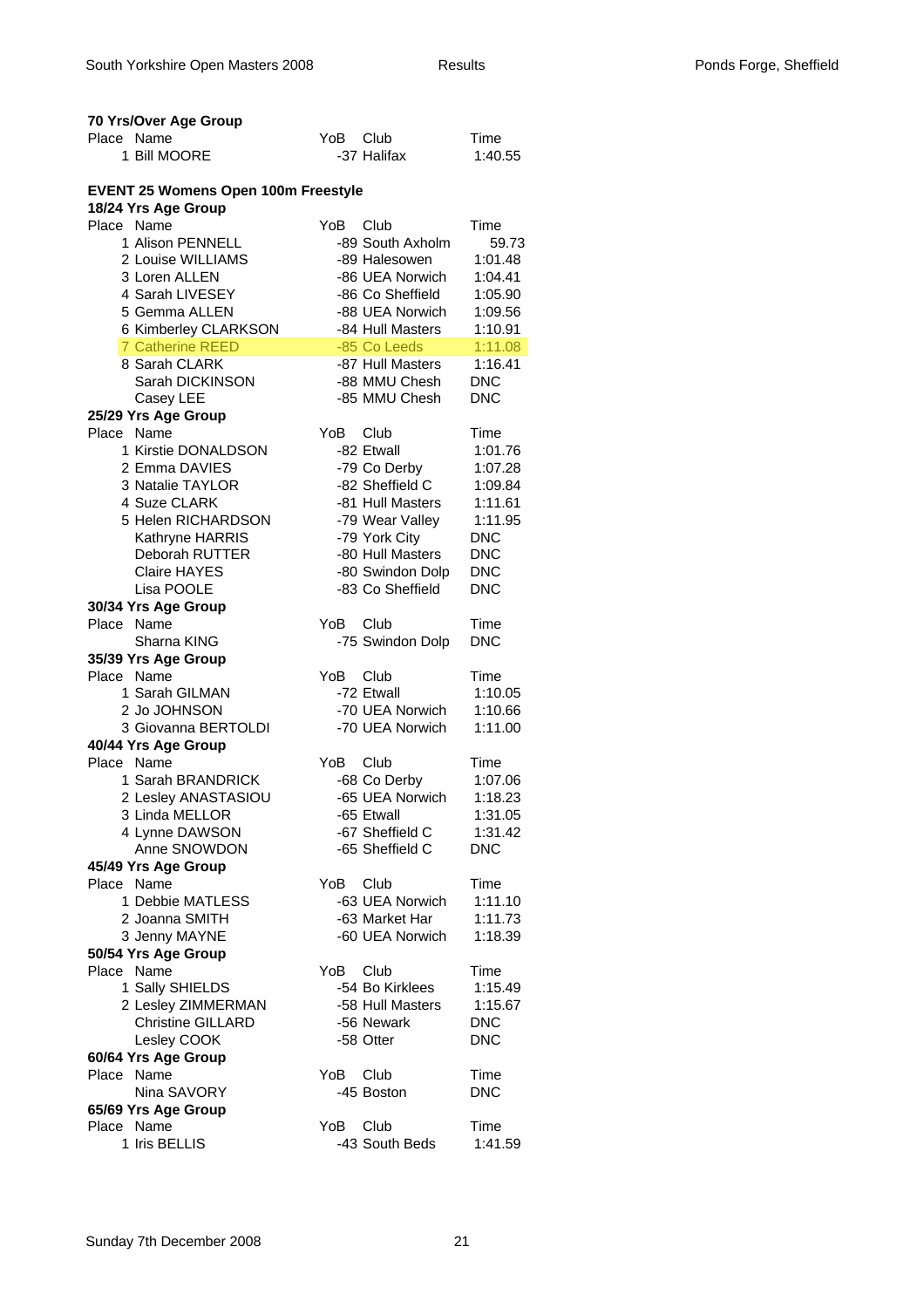| <b>EVENT 26 Mens Open 100m Freestyle</b> |     |                                      |                    |
|------------------------------------------|-----|--------------------------------------|--------------------|
| 18/24 Yrs Age Group                      |     |                                      |                    |
| Place Name                               | YoB | Club                                 | Time               |
| 1 Mark TANNER<br>2 Martin BROOKS         |     | -88 Swindon Dolp                     | 55.00              |
| 3 Philip WALSH                           |     | -85 Stockport Mo<br>-86 Salf Mast SF | 55.29<br>57.82     |
| 4 Paul GRAY                              |     | -86 Stockton                         | 59.51              |
| 5 Luke WATSON                            |     | -90 Gainsborough                     | 1:05.60            |
| Michael PATCHETT                         |     | -90 Gainsborough                     | <b>DNC</b>         |
| <b>Justin POITRAS-GEORGE</b>             |     | -84 South Hunsle                     | <b>DNC</b>         |
| 25/29 Yrs Age Group                      |     |                                      |                    |
| Place Name                               | YoB | Club                                 | Time               |
| 1 Peter SMITH                            |     | -80 Co Leeds                         | 57.10              |
| 2 John MAJOR                             |     | -79 South Hunsle                     | 57.40              |
| 3 Neil BARNES                            |     | -79 Halton                           | 59.46              |
| 4 Michael FORBES                         |     | -83 Etwall                           | 1:00.91            |
| 5 Alasdair EDGE                          |     | -83 York City                        | 1:08.19            |
| 6 Robert CROFTS                          |     | -83 South Axholm                     | 1:11.31            |
| James LUGG                               |     | -81 Gainsborough                     | <b>DNC</b>         |
| 30/34 Yrs Age Group                      |     |                                      |                    |
| Place<br>Name                            | YoB | Club                                 | Time               |
| 1 Daniel SMITH                           |     | -76 Sheffield C                      | 58.23              |
| 2 Paul ELLIS                             |     | -76 South Axholm                     | 59.04              |
| 3 Dominic JOHNSTON                       |     | -77 Gates & Whick                    | 59.26              |
| 4 John DRAKE                             |     | -74 Swindon Dolp                     | 1:02.14            |
| 5 Tim GLEESON                            |     | -74 Co Sheffield                     | 1:02.40            |
| 6 Paul WAINWRIGHT                        |     | -78 York City                        | 1:02.42            |
| 7 Stephen LORMOR<br>8 Dusan SVOBODA      |     | -78 Gainsborough<br>-75 Co Leeds     | 1:07.28            |
|                                          |     |                                      | 1:12.14            |
|                                          |     |                                      |                    |
| 35/39 Yrs Age Group                      |     |                                      |                    |
| Place Name                               | YoB | Club                                 | Time               |
| 1 James HODSON                           |     | -70 Co Newcastle                     | 1:01.00            |
| 2 Chris WEBSTER                          |     | -72 Gainsborough                     | 1:02.98            |
| 3 Clive SMITH<br>4 Iain BLOOMFIELD       |     | -69 Etwall                           | 1:10.33<br>1:19.59 |
| <b>Colin CAMPBELL</b>                    |     | -71 RichmondDale                     | <b>DNC</b>         |
| <b>Glenn WARWICK</b>                     |     | -70 York City<br>-72 Middlesboro     | <b>DNC</b>         |
| 40/44 Yrs Age Group                      |     |                                      |                    |
| Place Name                               | YoB | Club                                 | Time               |
| 1 Andrew GRISTWOOD                       |     | -64 Cleethorpes                      | 59.93              |
| 2 David HOGG                             |     | -64 Glasgow Nmds                     | 1:01.01            |
| 3 Ian HARRIS                             |     | -66 Co Leeds                         | 1:02.13            |
| 4 Jonathan ODDY                          |     | -68 Buxton                           | 1:02.97            |
| 5 Iain ROSS                              |     | -66 Co Newcastle                     | 1:04.52            |
| 6 Matthew JAMES                          |     | -66 Cleethorpes                      | 1:07.16            |
| 45/49 Yrs Age Group                      |     |                                      |                    |
| Place Name                               | YoB | Club                                 | Time               |
| 1 Mark JONES                             |     | -60 Prescot                          | 1:01.97            |
| 2 David SMITH                            |     | -61 Co Sheffield                     | 1:06.63            |
| 3 Paul HARRISON                          |     | -59 RichmondDale                     | 1:06.95            |
| <b>4 Bernard MACKRELL</b>                |     | -61 Co Leeds                         | 1:09.48            |
| 5 Jari GODDARD                           |     | -63 Gainsborough                     | 1:10.03            |
| 6 Edwin LACE                             |     | -59 NorthernWave                     | 1:10.58            |
| 50/54 Yrs Age Group                      |     |                                      |                    |
| Place Name                               | YoB | Club                                 | Time               |
| 1 Anthony GREENER                        |     | -58 Co Newcastle                     | 1:02.64            |
| 2 Robert STEEL                           |     | -57 Nottingham                       | 1:05.90            |
| 3 Steve WESTON<br>4 Malcolm CLARK        |     | -55 Leominster<br>-56 Co Leeds       | 1:07.56<br>1:11.08 |